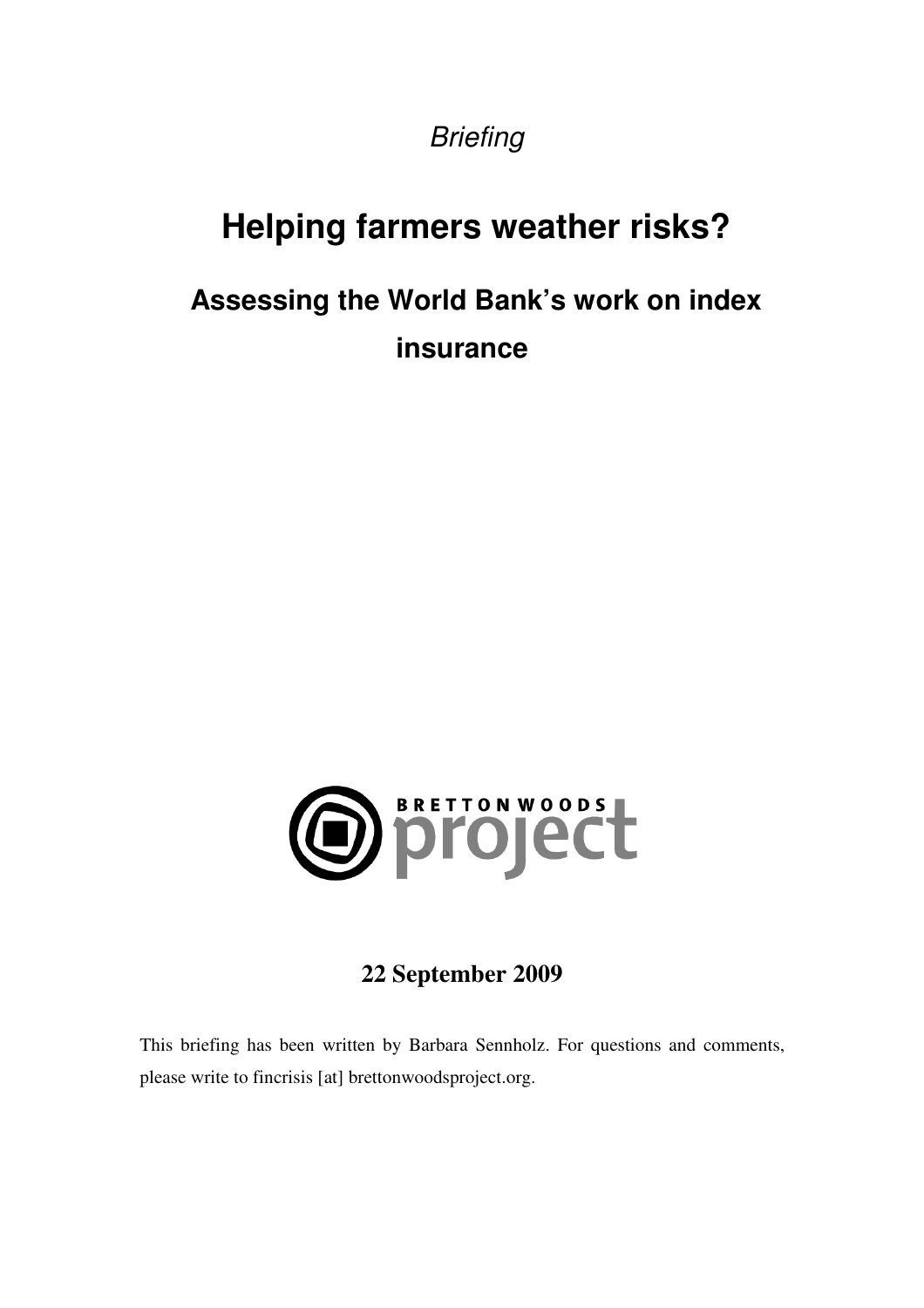### **Executive summary**

In recent years the World Bank has engaged in several pilot programmes to assess the feasibility of private markets for index-based weather insurance in developing countries. Index insurance is aimed at moving from emergency ad-hoc aid in times of weather disasters to identifying and managing risk. Potential benefits include access to insurance, timely pay-out and an objective measurement for avoiding long disputes. However, its problematic aspects find no or only limited consideration in the work of the World Bank so far. The main problems and recommendations identified are:

Insurance **tackles symptoms not causes** and might disincentivise or distract from necessary changes in the way economic activity is organised, contributing to the build-up of the risks the insurance aims to mitigate. The Bank should directly link its work on insurance to a debate on the nature of risks and sustainability of the economy.

Insurance directly provided to individual households comes with a lot of difficulties regarding **knowledge and resource asymmetries**. The Bank therefore needs to ensure that its support for private solutions does not crowd out successful public and communal initiatives, as widely emphasised in its own research.

Private insurance is a step further in linking people's livelihoods and well-being to **international financial markets that are inherently volatile**, endogenously create risks, and are highly connected and therefore prone to contagion. In its research and advice, the World Bank needs to take the associated costs stemming from volatility and potential market-breakdown more into account. The **privatisation of insurance** might also create problems for coverage and the redirection of public money into private profit. Direct and indirect subsidies of private sector activity should be kept to a minimum, regulation needs to be extensive to avoid bail-outs, and progress should be measured based on coverage and affordability, not private profit-making or market existence. In any case, the World Bank should respect countries' policy autonomy and avoid pushing deregulation and privatisation.

Most importantly, the reports of the World Bank on index-related insurance focus on feasibility rather than developmental impact. An **assessment of the developmental impact should precede market creation**. The Bank needs to ensure that the facility that will deal with index insurance in the future will not be biased towards market solutions, and that its aims and later evaluation are defined in terms of specific goals that directly measure the progress in poor people's and smallholders' actual ability to mitigate risks and avoid crisis selling of assets, not the size or profitability of the market.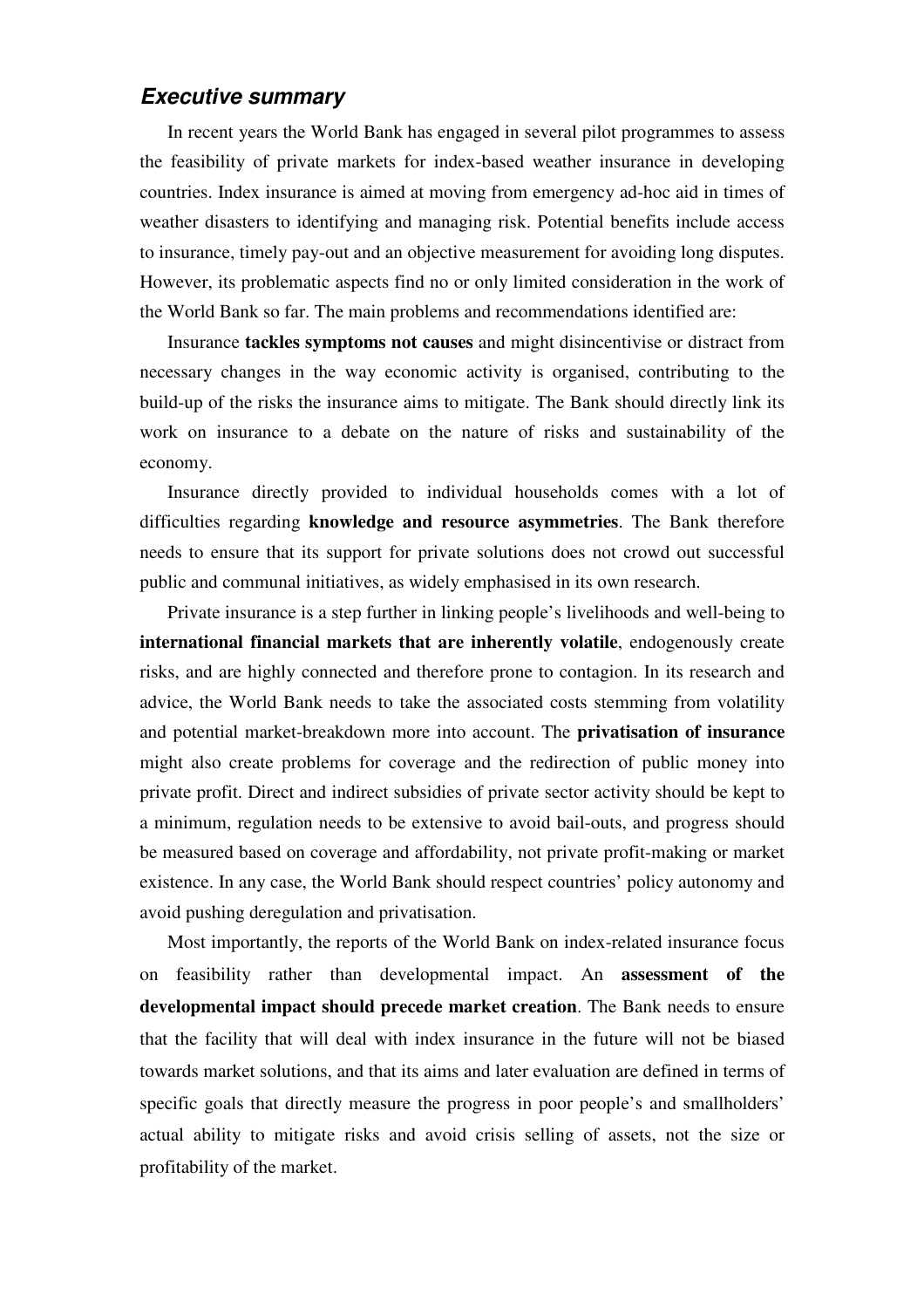### **Content**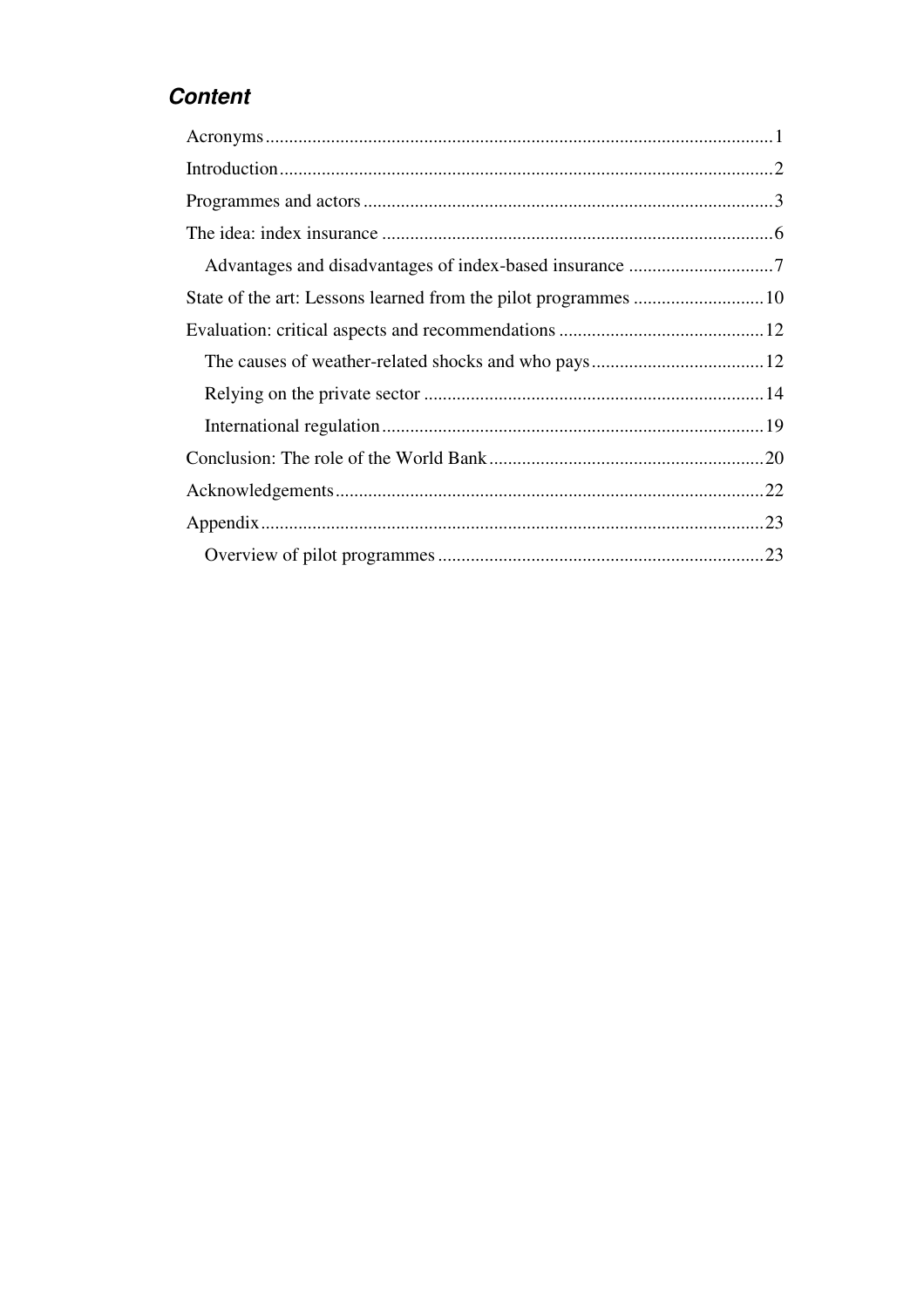# **Acronyms**

| <b>ARD</b>   | <b>Agricultural and Rural Development Department</b>  |
|--------------|-------------------------------------------------------|
| CRMG         | <b>Commodity Risk Management Group</b>                |
| <b>GIIF</b>  | Global Index Insurance Facility                       |
| <b>GIRIF</b> | Global Index Reinsurance Facility                     |
| <b>ITF</b>   | International Task Force on Commodity Risk Management |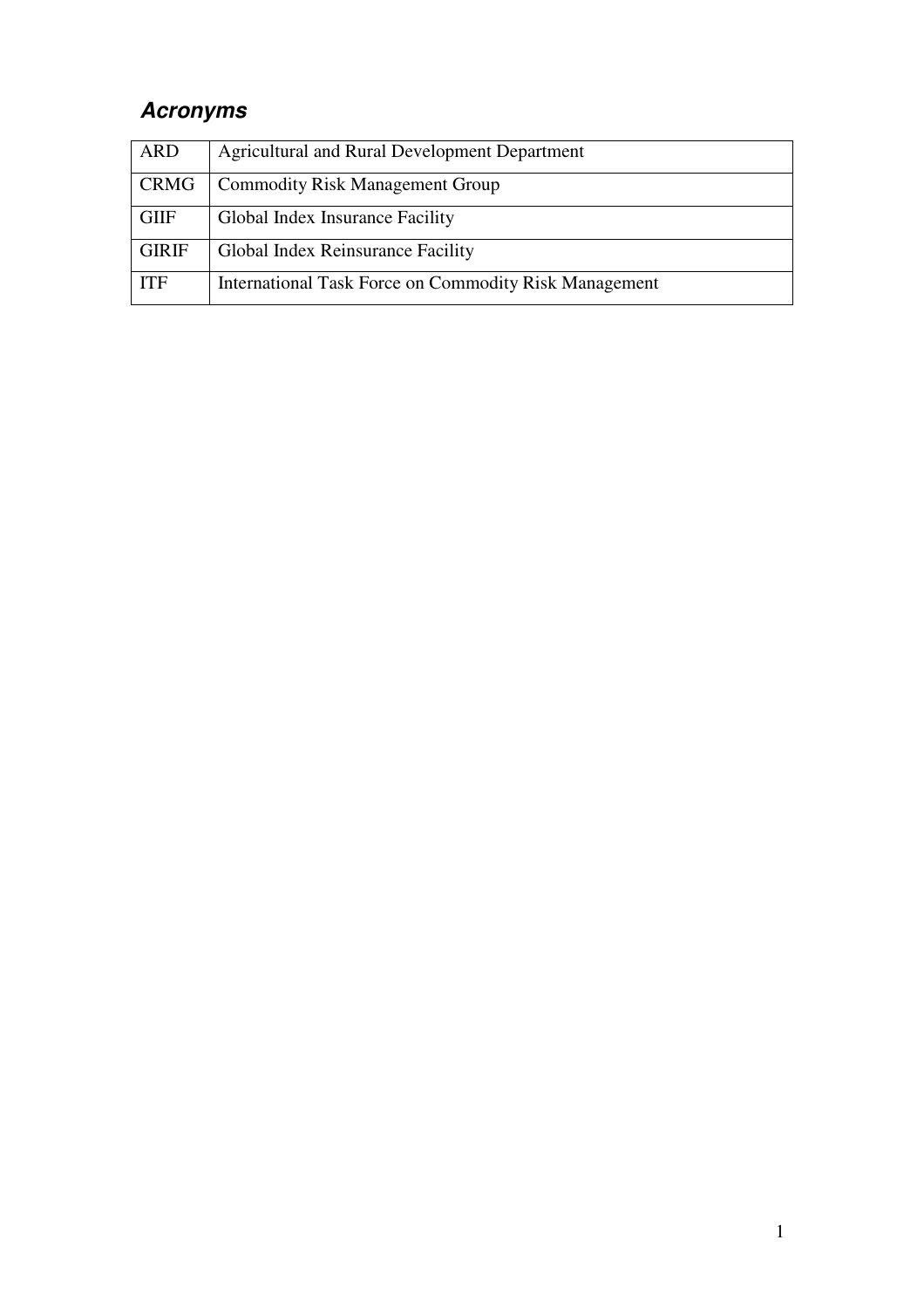### **Introduction**

 $\overline{a}$ 

More than 40 per cent of farmers in developing countries face weather-related threats to their crops such as droughts, floods, freezes and heat, with losses adding up to over  $$400$  billion per year.<sup>1</sup> In recent years, the World Bank has expanded its work on this problem by financing and facilitating pilot programmes to assess the viability of index-based private insurance and building a market for such insurance for developing countries.

The design of pilot programmes varied from support for local insurance companies which provide insurance to individual smallholders or institutions such as banks or cooperatives, to the facilitation of weather derivatives<sup>2</sup> sold in international financial markets to insure governments' budget needs for social relief initiatives in case of weather-related catastrophes. Such insurance in developing countries is supposed to spread the risk globally and to investors who can supposedly afford holding it.

Index-based insurance differs from traditional insurance, as payout is linked to a weather-index, for example measuring rainfall instead of actual damage. It has some advantages, potentially making farmers or public institutions less dependent on international aid, and allowing for timely guaranteed payout. Some pilot programmes accommodated a role for public institutions and state owned organisations at a national or sub-national level which reinsure in international markets; and the participating actors drew the conclusion from the first pilot programmes, that marketbased approaches are not always the appropriate, effective or most urgent solution to be implemented.

However, the Bank's approach has several problematic implications. The work of the World Bank is directly and indirectly subsidising private market actors and might

<sup>&</sup>lt;sup>1</sup> World Bank, 2005, *International Task Force Will Expand Commodity and Weather Risk Management*, Press Release 2005/478/ESSD, http://go.worldbank.org/FB9ZGVDYH0.

 $2^{2}$  Derivatives are financial instruments, whose prices are derived from the value of an underlying such as the price of commodities, bonds or mortgages. In theory, derivatives can be used to hedge against the risk of a change in the underlying, whereby speculative investors are supposed to bear the risk by trading with them. In practice, however, trading in derivatives has produced very serious problems. Speculation in derivatives has driven underlyings, not vice versa; and volatility in derivatives markets have fed back into the spot market, for example causing volatility in commodity prices that are completely unrelated to supply and demand.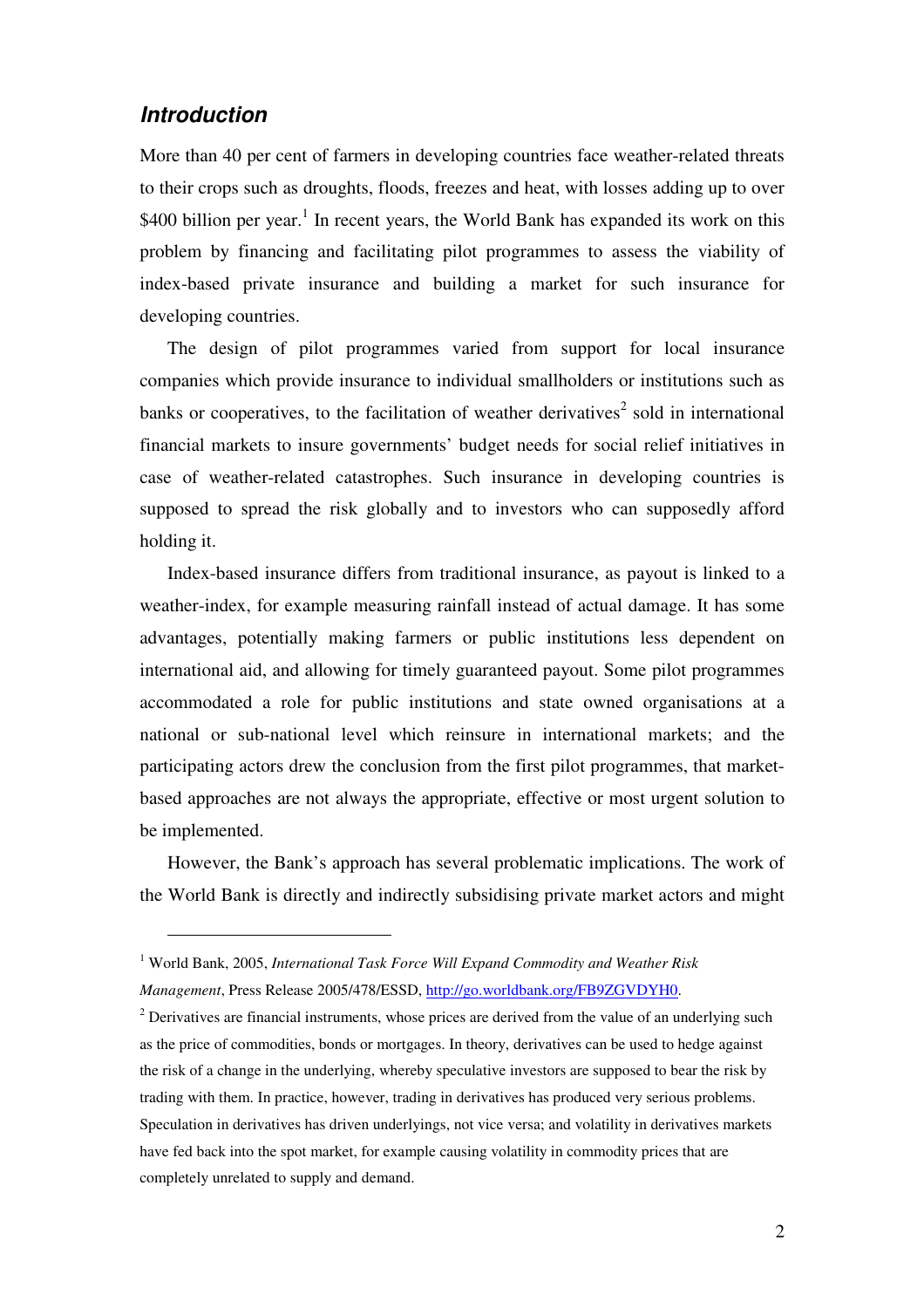lead to private firms complete take over of this crucial sector. Linking farmers and global financial markets is a further step towards the financialisation of national economies and people's livelihoods, which subjects governments and individuals to the volatility and structural pressures of financial markets. Index insurance thus creates new problems. Some of these problems, especially access and required knowledge level, became apparent in the World Bank's pilot schemes and need to be fully acknowledged in further discussion; others are macro problems that small pilot schemes cannot reveal, such as likely privatisation pressures due to the need to attract foreign investors to offer insurance or buy derivatives, or the increased interconnectedness of hitherto unconnected sectors that can lead to contagion in the event of crises.

Currently, the World Bank is in the stage of evaluating the pilot projects and designing its engagement in the future.<sup>3</sup> Therefore, there exists now a window of opportunity to influence decision-making at an early stage, before potentially harmful strategies and mechanisms are set in stone and become difficult to change.

The following briefing will start with an overview of the main programmes and actors involved, followed by an explanation of the rationale behind index-related insurance. It will then briefly summarise what the World Bank has been doing so far and which lessons have been learned from the pilot projects. The second half of the briefing will spell out in detail the problematic aspects of private index-related insurance provision. It will identify the gaps in the current research and thinking and conclude on the implications for the role and tasks of the World Bank.

### **Programmes and actors**

 $\overline{a}$ 

As part of their *Commodity and Weather Risk Management Program*, the World Bank provides technical assistance to developing country institutions for several feasibility studies and pilot projects regarding the management of weather-related agricultural risks. The programme is related to the World Bank's *Global Food Crisis Response*  Program<sup>4</sup>, and the main goal is to test index-based insurance approaches for later

 $3$  See, for example, the agenda for the last meeting of the International Task Force on Commodity Risk Management, Oct. 2008, http://www.euacpcommodities.eu/files/ITF%20Agenda%20Sept%2023.doc.

<sup>4</sup> *Framework Document for Proposed Loans, Credits, and Grants in the Amount of US\$ 1.2 billion equivalent for a Global Food Crisis Response Program*,

http://www.escwa.un.org/rcg/documentation/12sep08/GFRPFrameworkDocument.pdf, esp. p. 18.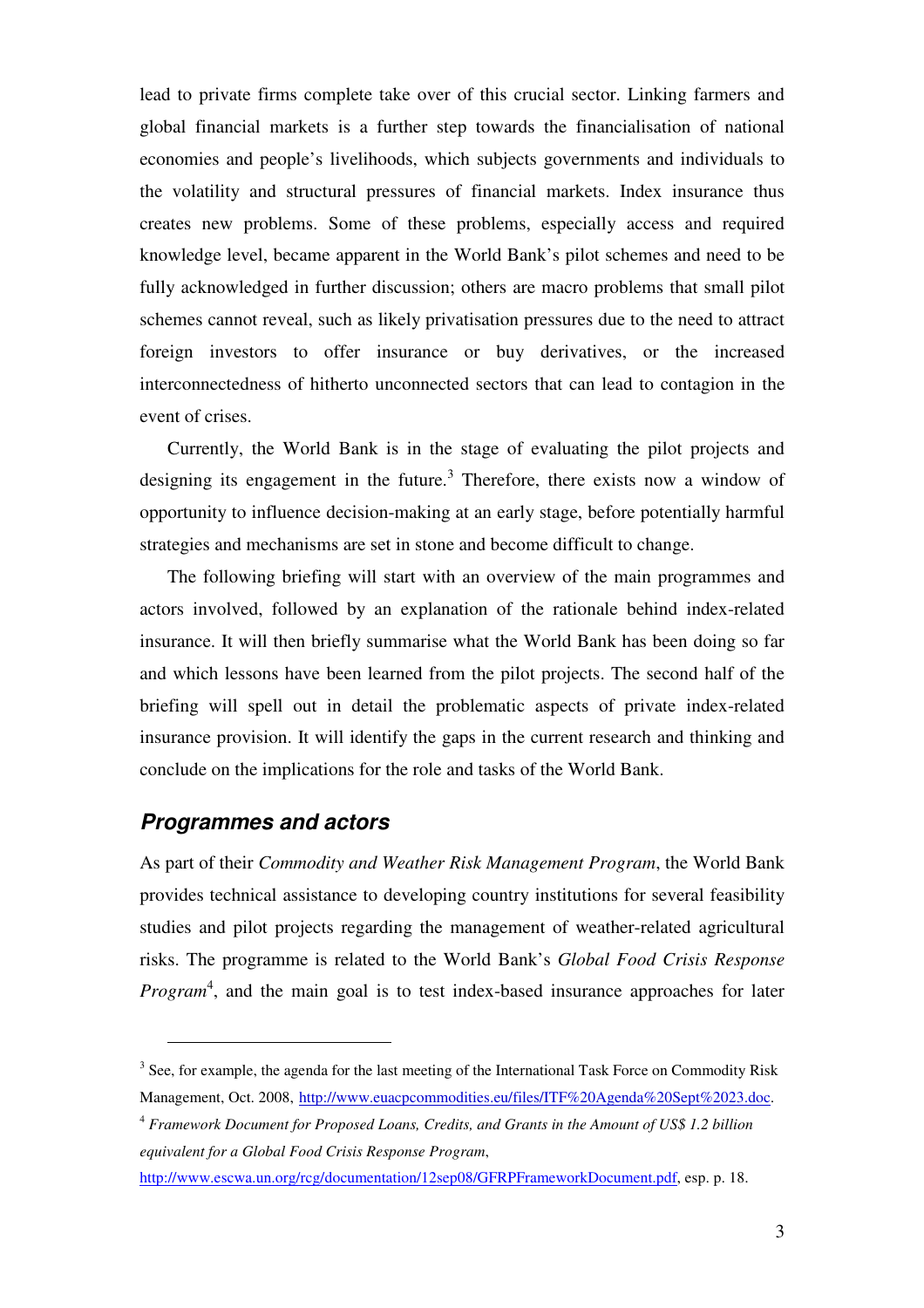implementation and to mainstream certain forms of risk management into World Bank projects<sup>5</sup>. These activities are part of the *Insurance for the Poor* programme of the World Bank, which was launched I late 2008 and aims to enhance access of poor people to insurance products in a variety of sectors.<sup>6</sup>

The main actors are the International Task Force on Commodity Risk Management (ITF), and its implementing agency, the Commodity Risk Management Group (CRMG). The International Task Force is an informal "partnership of private and public sector institutions", which convene annual meetings to address specific topics regarding price and weather risk management. The Commodity Risk Management Group is housed in the World Bank's Agricultural and Rural Development Department (ARD) and is comprised of World Bank staff and a team of either short-term or more regularly employed consultants. Most of the consultants have private sector background and expertise in the areas of commodity trading, finance, insurance, agronomy, rural development and training, but have been working predominantly on international development issues in recent years.

The ITF and CRMG have been working on three related areas: Firstly, they worked on weather-related risks and index-related insurance, which are dealt with in this briefing. Furthermore, they undertook research and supported pilot programmes on commodity price risk management, and currently their focus shifted to the topic of agricultural risk assessment practices and strategies of banks in developing countries.<sup>7</sup>

Other facilities that work on index-related insurance are the Weather Risk Management Facility, the Climate Risk Transfer Facility, and the Global Facility for

<sup>5</sup> World Bank, Agriculture and Rural Development, Commodity Risk Management, 2008, *The International Task Force on Commodity Risk Management in Developing Countries: Activities, Findings and the Way Forward*, p. 2, 9,

www.brettonwoodsproject.org/doc/private/CRMGsynthesis.pdf.

<sup>&</sup>lt;sup>6</sup> World Bank, Insurance for the Poor, 2008, Insurance for the Poor. Helping the poor maintain their *livelihood in the face of unforeseen difficulties*,

http://www.ifc.org/ifcext/economics.nsf/AttachmentsByTitle/GCMNB\_InsuranceforthePoor\_Brochure 11-2008/\$FILE/Brochure\_InsuranceforthePoor.pdf.

<sup>7</sup> See World Bank, Agriculture and Rural Development, Commodity Risk Management, 2008, *The International Task Force on Commodity Risk Management in Developing Countries: Activities, Findings and the Way Forward*, p. 31-38, 49-50,

www.brettonwoodsproject.org/doc/private/CRMGsynthesis.pdf.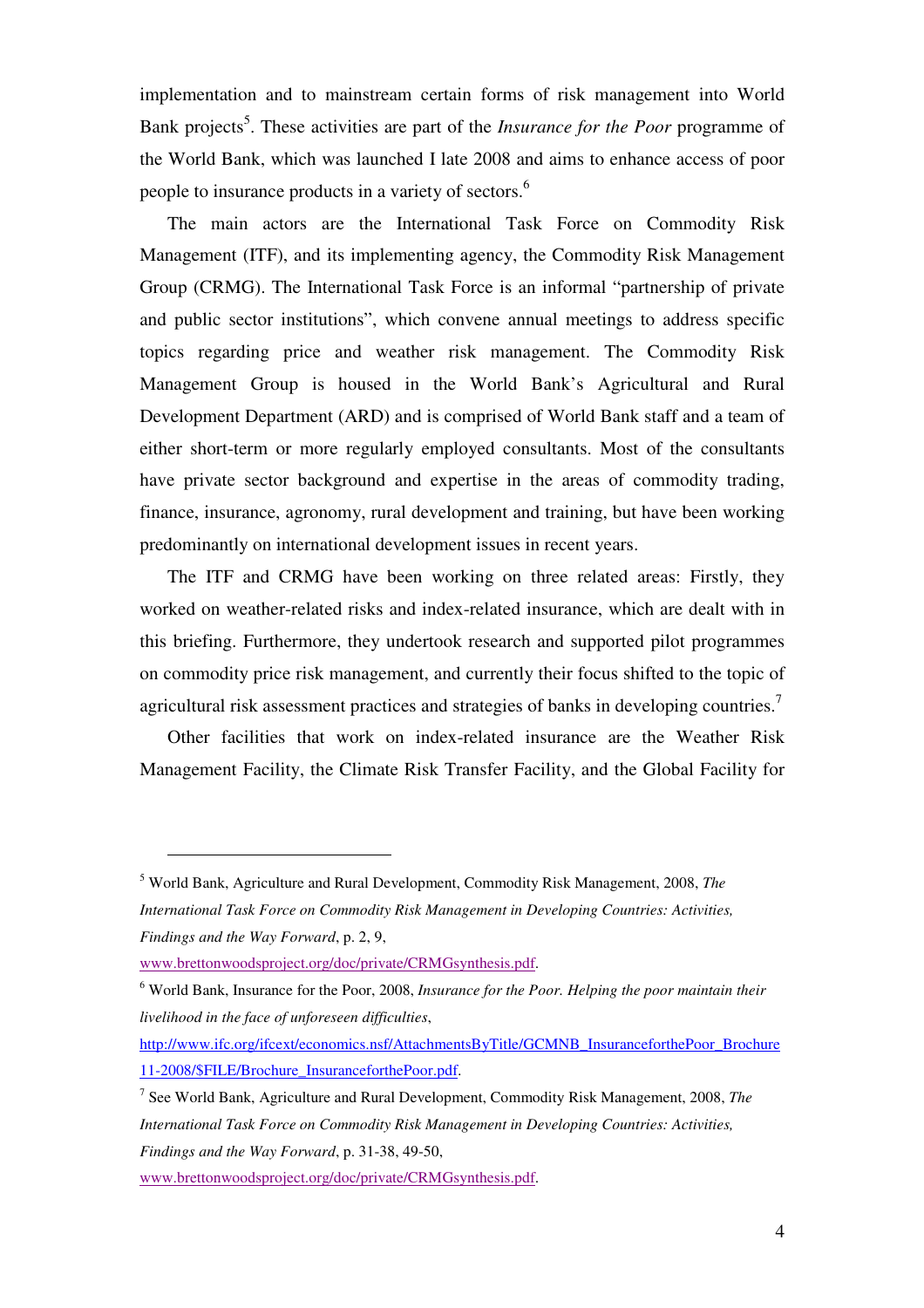Disaster Reduction and Recovery.<sup>8</sup> In the future, one of the primary leaders on weather-related risk management at the World Bank will be a new facility, based at the International Finance Corporation, the private sector arm of the World Bank. The European Commission has given  $\epsilon$ 24.5 million (\$30 million) in funding for the facility at the end of 2008 for a five year period.

Originally, the facility was called the Global Index Insurance Facility (GIIF), then renamed into Global Index Reinsurance Facility (GIRIF). GIIF/GIRIF was designed as a multi-donor trust fund linked with a specialized index-based reinsurance company.<sup>9</sup> It was aimed at "mitigat[ing] weather and catastrophic risks in African, Caribbean and Pacific countries through the application of index insurance $10$ <sup>10</sup>and to fulfill four roles: market intermediation (buying derivatives from governments or subnational bodies and selling them on to the market); risk pooling (packaging risks from various countries, regions or disasters); limited holding of risk where market access or low premiums are unavailable (holding the derivatives without selling them on to the market, which means de facto subsidising premiums); and market development (technology transfer to private market players). To be eligible for reinsurance, governments would have needed a "proper country-level risk management framework", and properly registered banks and primary insurers.<sup>11</sup>

However, the World Bank and donors have not yet decided on the structure, funding and mandate of this facility. Notably, the decision on the idea of setting up a separate insurance company that would be partially owned by the IFC has been put off, as insurance markets deepened. Information on the planned changes has not made been publicly available.

<sup>8</sup> Hellmuth M.E., Osgood D.E., Hess U., Moorhead A. and Bhojwani H. (eds), 2009, *Index insurance and climate risk: Prospects for development and disaster management.* Climate and Society No. 2*.*  International Research Institute for Climate and Society (IRI), Columbia University, New York, USA, chapter "Scaling up index insurance: Operational issues".

<sup>9</sup> IFC, 2007, *Global Index Reinsurance Facility. Summary of Proposed Investment*, http://www.ifc.org/ifcext/spiwebsite1.nsf/0/0c3e26c0a76328ec85257235005bad08?OpenDocument.

<sup>10</sup> EU, 2008, *EU supports global insurance fund to help ACP countries 'weather future storms' from climate change*, Press release IP/08/1782,

http://europa.eu/rapid/pressReleasesAction.do?reference=IP/08/1782&guiLanguage=en.

<sup>11</sup> CRMG, ARD, World Bank, 2006, *Global Index Insurance Facility (GIIF) Concept Note (Synopsis)*, http://www.proventionconsortium.org/themes/default/pdfs/GIIF\_overview\_Feb06.pdf.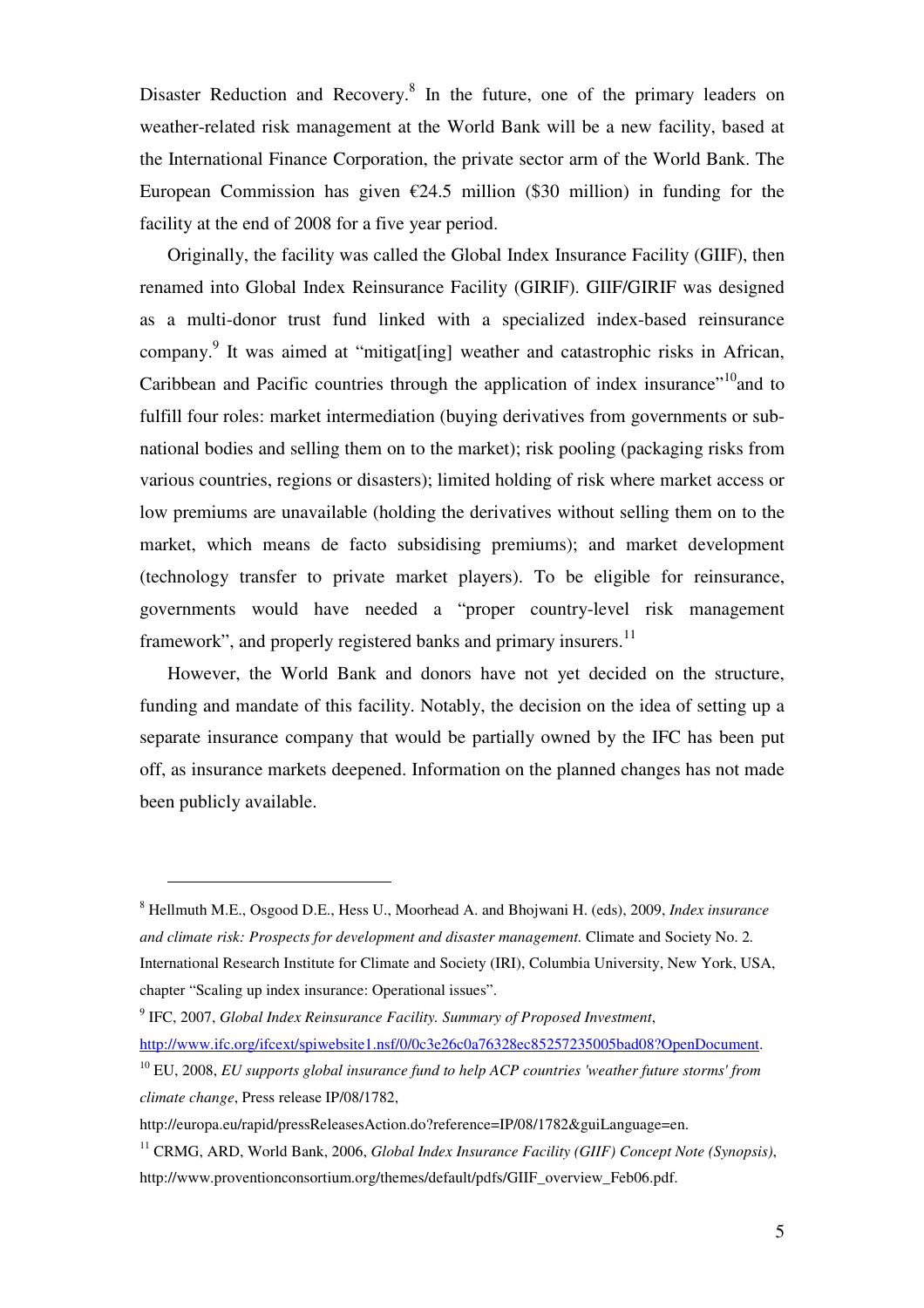### **The idea: index insurance**

The problem to be solved is the vulnerability of farmers and thus of most of the population in developing countries to weather-related catastrophes such as droughts or floods. The long-term goal is to provide farmers, other vulnerable groups (e.g. merchants dependent on certain commodity markets) and governments with insurance against weather-related risks. This insurance should produce a timely and sufficient cash-flow in case of a weather-induced catastrophe in order to prevent suffering and long-term dependency on aid.

The rationale is to shift from emergency (ad-hoc) finance to *identifying and managing risk*, because there are several problems with ex-post aid. Firstly, timing is usually problematic: In the case of droughts, for example, farmers sell tools and livestock within four to six week after a rain failure to obtain enough cash for the purchase of food in the future. The actual harvest failure occurs several months later, and it takes several weeks until international aid is donated and delivered. By then, tools and livestock are already sold and thus farmers become dependent on aid for a long period of time. $^{12}$ 

Secondly, aid is not something farmers can be sure of. They are therefore assumed to take fewer risks and forego possible returns. Related to this problem, farmers can often not get necessary credits because banks fear default due to weather-related catastrophes. Furthermore, traditional local informal insurance through family or community ties are likely to fail for poor households because of the covariate nature of weather-induced shocks, i.e. the fact that weather-induced shocks that affect one household or farmer are very likely to also affect the households and farmers in the same region or even the same country. Because of this, relatives, friends and cooperatives are unlikely to be able to offer sufficient support to a household in ctmies of crisis.<sup>13</sup>

These micro level problems resulting from harvest failure translate into macro level problems because of increased necessity for government spending, "supply shocks, the diversion of domestic investment from productive activities, and in some cases a reduction in foreign investment in the aftermath of an extreme weather-related

<sup>12</sup> ReliefWeb, 2005, *Can insurance break Ethiopia's vicious cycle of hunger?*, http://www.reliefweb.int/rw/RWB.NSF/db900SID/EVOD-6D4DD7?OpenDocument.

<sup>13</sup> Harold Alderman, Trina Haque, 2007, *Insurance Again Covariate Shocks. The Role of Index-Based Insurance in Social Protection in Low-Income Countries of Africa*, World Bank Working Paper No. 95.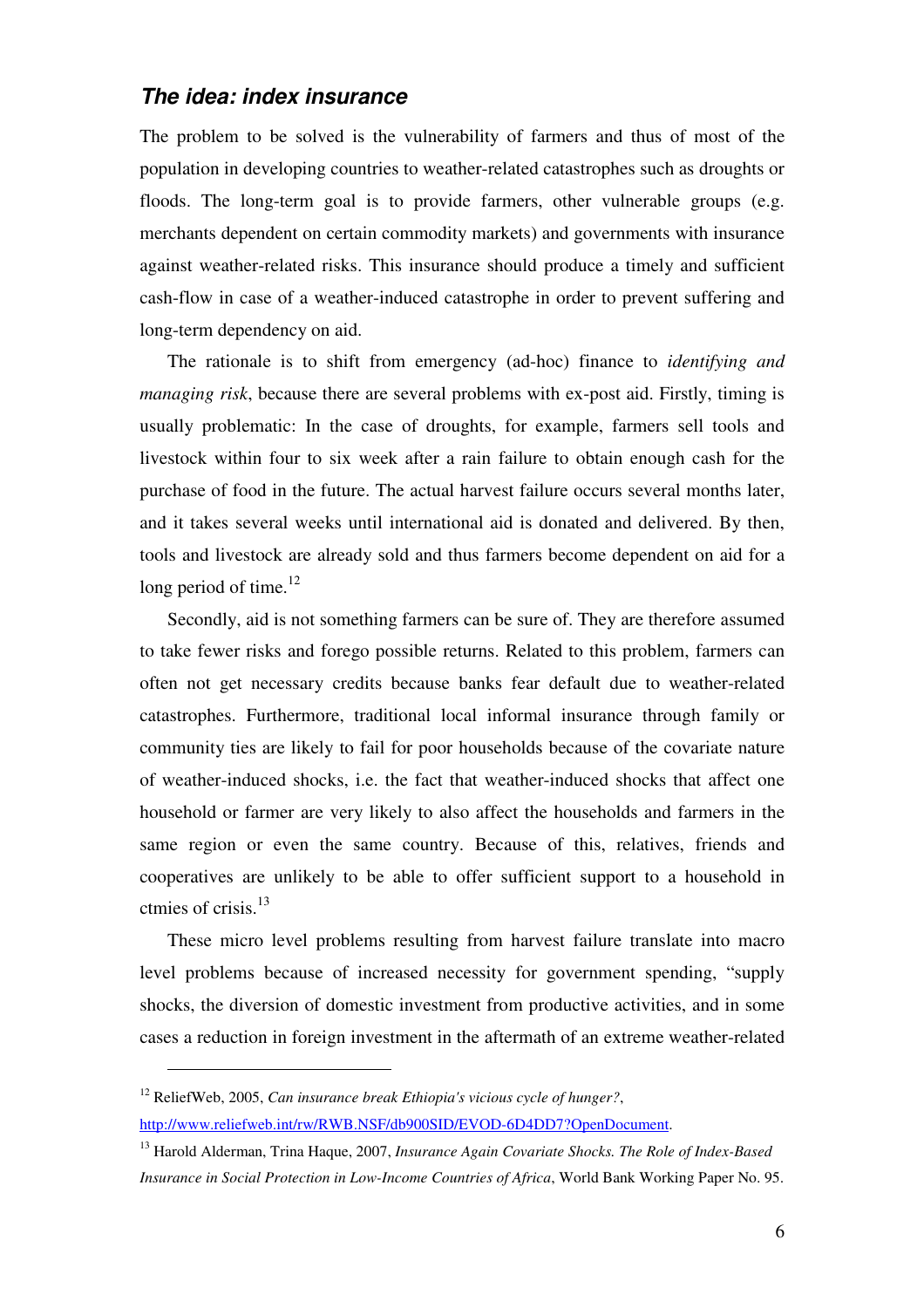event<sup>"14</sup>. Furthermore, the increase in rural poverty resulting from harvest failures translates into other macro level problems such as generally worsening access to health care, education and rising unemployment with long-term development implications.

### **Advantages and disadvantages of index-based insurance**

Index-based insurance is assumed to solve these problems. Payout is linked to an index, for example one measuring rainfall. As soon as certain weather conditions that are likely to cause a severe failure materialise, the insurer pays a certain amount of cash either directly to farmers or to local or national relief projects. Linking the payout to an index rather than actual damage occurred has three advantages. Firstly, an index is objective and creates little room for dispute. Secondly, it precedes the actual damage and thus leads to a quick payout. Thirdly, index-related insurance does not create the problem of *moral hazard* prevalent in most forms of insurance, because individual farmers still have an incentive to minimise damage to their assets. Both aspects are assumed to improve the efficiency of dealing with the risk.

The problem of *adverse selection*, however, is more complicated. In principle, the weather and crop loss data can be made publicly available to avoid adverse selection. Policy holders, i.e. farmers or low-level aggregators such as cooperatives, are thus unlikely to know more about their specific exposure to risk than insurance companies.<sup>15</sup> However, insurance companies or derivatives investors are likely to have more resources and expertise to assess risk exposure, which might lead to undesirable risk screening, i.e. insurance will only be offered to those with low risk exposure.

Furthermore, index-related insurance schemes have some potentially very large disadvantages. As the name suggests, the insurance payout is linked to an index, not an actual loss. The potential mismatch between estimated loss based on the index construction and the actual loss is called *basis risk*. Given that insurance is provided to poor households or countries that have probably no other safety net in case of

<sup>14</sup> World Bank, Agriculture and Rural Development, Commodity Risk Management, 2008, *The International Task Force on Commodity Risk Management in Developing Countries: Activities, Findings and the Way Forward*, p. 38, www.brettonwoodsproject.org/doc/private/CRMGsynthesis.pdf.

<sup>15</sup> Barnett, Barry J., Mahul, Olivier, 2007, *Weather Index Insurance for Agriculture and Rural Areas in Lower-Income Countries*, American Journal of Agricultural Economics, Vol. 5, pp. 1241-1247.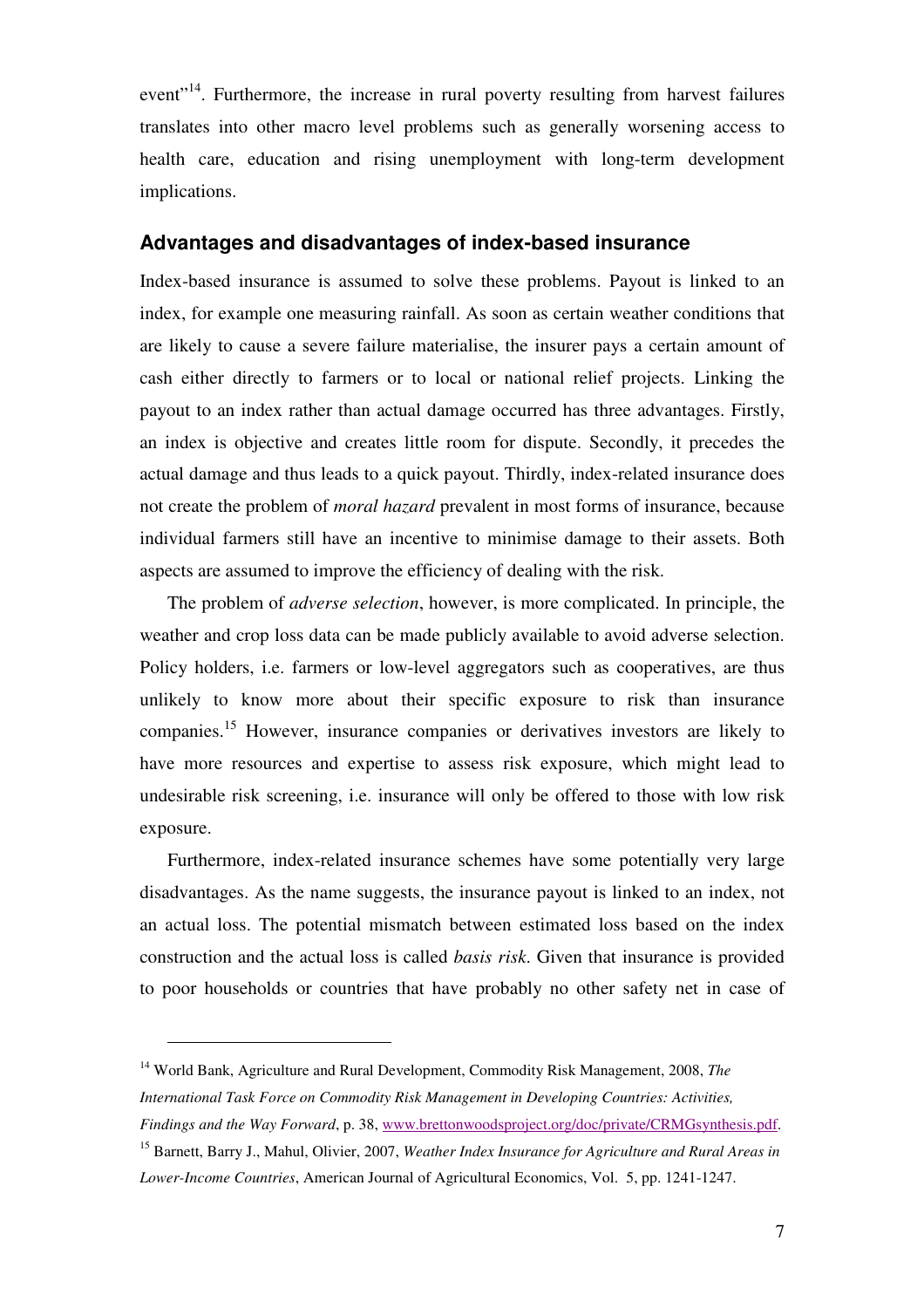losses, underestimated damages that result in too low payouts can have enormous negative effects and easily lead to bankruptcy of households, intermediaries and public bodies. This problem has been mentioned in World Bank publications, but no solution has yet been suggested apart from minimising the basis risk as much as technically possible and being careful only to create markets where the data available allows for a reasonably small basis risk.

Associated with the issue is the question of a fair and accurate assessment of that risk, as insurers have an incentive to under- and customers an incentive to overestimate it. So far, the World Bank has engaged with state bodies to create models and indices and sees a considerable role for itself in supporting the development of indices.

Furthermore, not every weather-related event can be insured at affordable prices and usually it is impossible to get adequate insurance for extremely catastrophic events. In theses cases, governments have to insure farmers for losses above a certain threshold.

The World Bank projects are aimed to provide poorer households with insurance, otherwise reserved to richer households. Thus, it might prevent a worsening of income inequality in case of catastrophes, but only if the poor have actual access to the insurance on terms that are comparable to bigger farmers, i.e. richer households.<sup>16</sup> The costs of informing oneself about different insurance packages, weather information and yield estimations are also easier and relatively less costly for big farmers, making private insurance a much more viable option than for smallholders.

This argument needs special attention, because outreach to poorer households and smallholder farmers is extremely difficult. The low level of knowledge regarding financial services and the small size of farms makes the provision of fair and affordable insurance difficult. Partly due to this problem, the World Bank emphasises that insurance might in many cases be more appropriate if delivered either through or to existing institutions. Using existing delivery channels means that farmers remain the policy holders, but the insurance is provided through co-operatives or existing distribution points under a different programme. The second option is to provide the insurance to low-level risk aggregators, i.e. organisations such as agricultural banks,

<sup>16</sup> Harold Alderman, Trina Haque, 2007, *Insurance Again Covariate Shocks. The Role of Index-Based Insurance in Social Protection in Low-Income Countries of Africa*, World Bank Working Paper No. 95, pp. 3-6.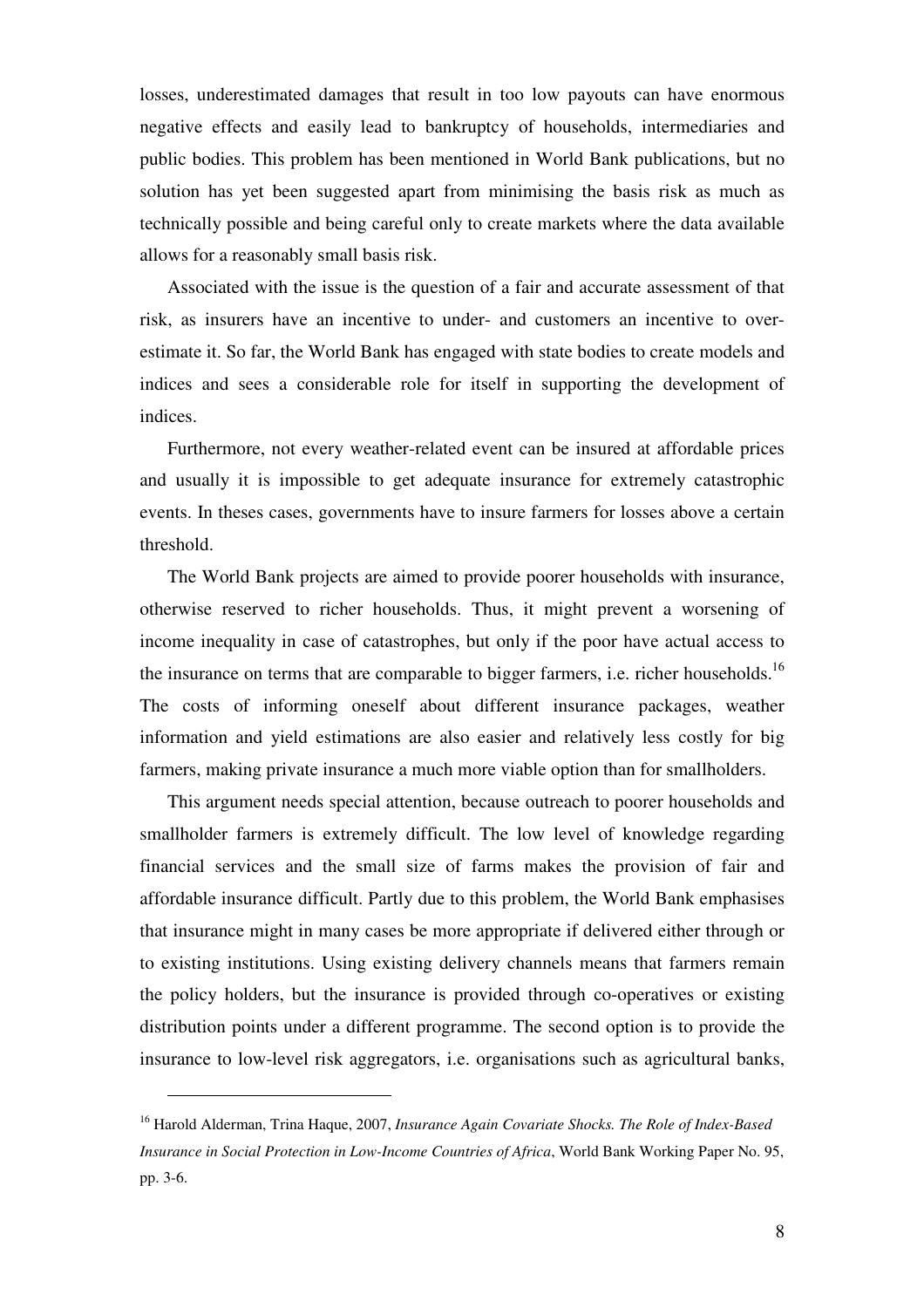

microfinance institutions or co-operatives. These become the policy holders, insuring their own losses in case of harvest failures of their clients or members.

### *Figure 2: Insurance design models<sup>17</sup>*

 $\overline{a}$ 

Analogously, governments can be policy holders (or sell weather derivatives to international financial markets either directly or through the World Bank) to finance emergency spending in case of widespread harvest failures in their countries.<sup>18</sup>

Apart from these advantages and disadvantages of index-related insurance and possible solutions, the World Bank mentions certain political implications that need to be taken into account in the design of insurance schemes. Individuals, regional authorities and governments might choose to rely on ex-post aid from donors rather than purchasing insurance they have to pay for. Making insurance mandatory or letting donors pay the premiums are cited as solutions. Furthermore, a transparent formula for payouts via the government or direct payouts by the insurer could make cash flows independent of governments who might wish to allocate in order to reward political supporters or might be reluctant to declare disasters.<sup>19</sup>

<sup>17</sup> Source: ARD, CRMG, 2009, *Agricultural Insurance: Scope and Limitations for Rural Risk Management*, presentation by the CRMG.

<sup>18</sup> Barnett, Barry J., Mahul, Olivier, 2007, *Weather Index Insurance for Agriculture and Rural Areas in Lower-Income Countries*, American Journal of Agricultural Economics, Vol. 5, pp. 1243.

<sup>19</sup> Harold Alderman, Trina Haque, 2007, *Insurance Again Covariate Shocks. The Role of Index-Based Insurance in Social Protection in Low-Income Countries of Africa*, World Bank Working Paper No. 95, pp. 7f.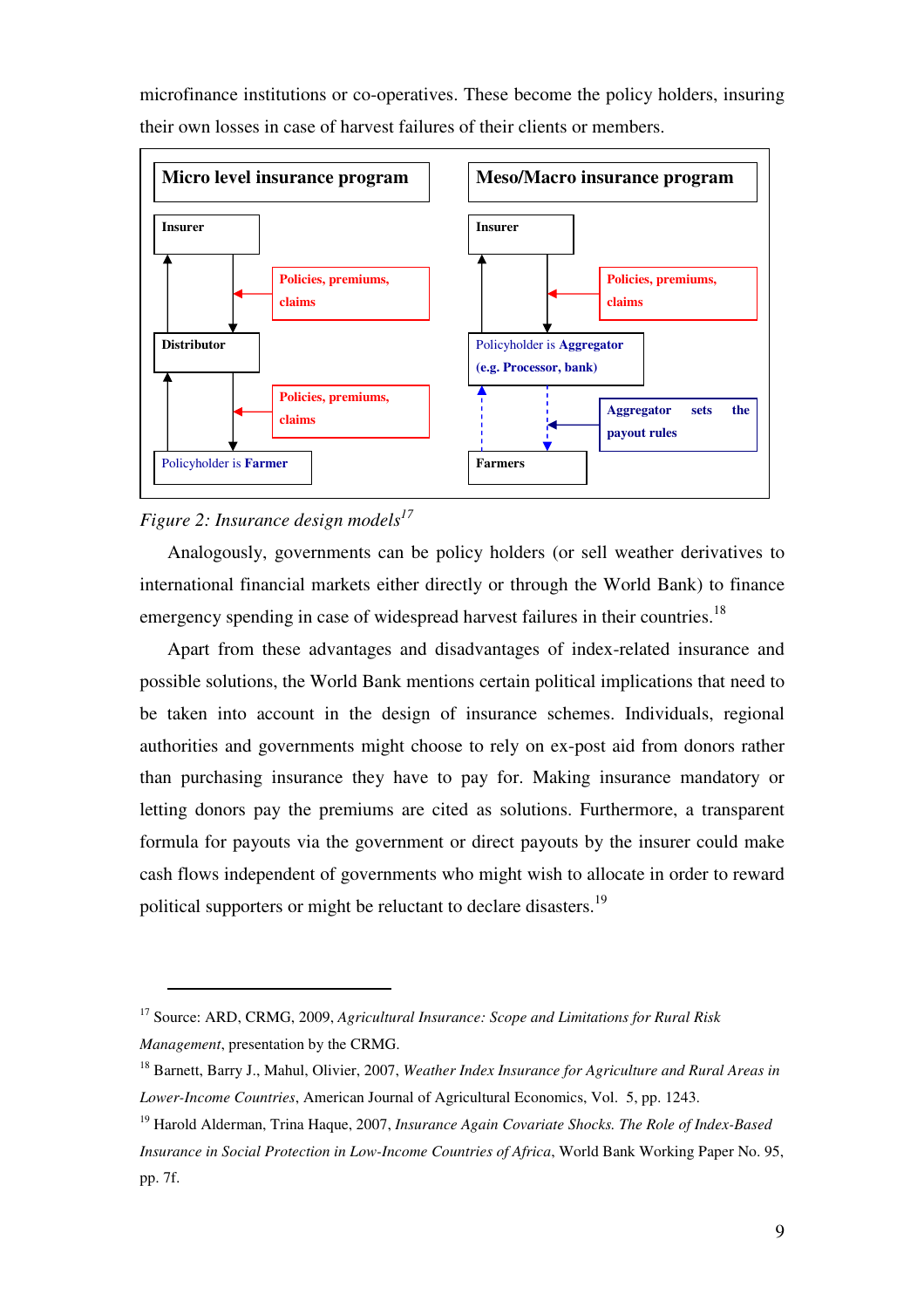### **State of the art: Lessons learned from the pilot programmes**

Given the above-mentioned complex economic and political issues, the World Bank has supported several pilot programmes at different levels to "test the use of marketbased approaches to managing agricultural risks":

At the micro level it involves assessing the feasibility of developing weather risk management products that can be targeted to small farmers. At the meso level, the program provides assistance to traders, processors, lenders, and insurance companies so that they can use new tools to assess exposure and evaluate how financial instruments might be used to mitigate risk. For banks, reducing risks associated with lending to agriculture can lead to expansion of credit to new clients, including small and medium-scale farmers and enterprises. Finally, at the macro level, the program has been supporting governments who are interested in developing ex ante risk management strategies to help improve responses to weather and price shocks, particularly in the context of food security and the recent food price crisis.<sup>20</sup>

The different pilot programmes and the role the ARD/CRMG has played in it vary greatly. In their synthesis report *The International Task Force on Commodity Risk*  Management in Developing Countries: Activities, Findings and the Way Forward,<sup>21</sup> the authors give a brief overview of the existing work and the first lessons drawn so far. A table briefly describing the projects and individual lessons can be found in the appendix. Project designs have evolved over years of implementation to take into account new insights from the field. Mostly, they involve insurance of smallholder farmers through a cooperation of existing private and public organisations, facilitated or supported by the World Bank. Sometimes they are integrated or feed into broader national strategies of agricultural risk management.

Regarding micro and meso level weather-based index insurance, ARD/CRMG list the following crucial aspects that come out of the pilot projects:

<sup>20</sup> World Bank, Agriculture and Rural Development, Commodity Risk Management, 2008, *The International Task Force on Commodity Risk Management in Developing Countries: Activities, Findings and the Way Forward*, p. 1, www.brettonwoodsproject.org/doc/private/CRMGsynthesis.pdf.

 $21$  Another very good overview of the issues involved in index insurance, which covers the World Bank pilot programmes, is Hellmuth M.E., Osgood D.E., Hess U., Moorhead A. and Bhojwani H. (eds), 2009, *Index insurance and climate risk: Prospects for development and disaster management.* Climate and Society No. 2*.* International Research Institute for Climate and Society (IRI), Columbia University, New York, USA, chapter "Scaling up index insurance: Operational issues".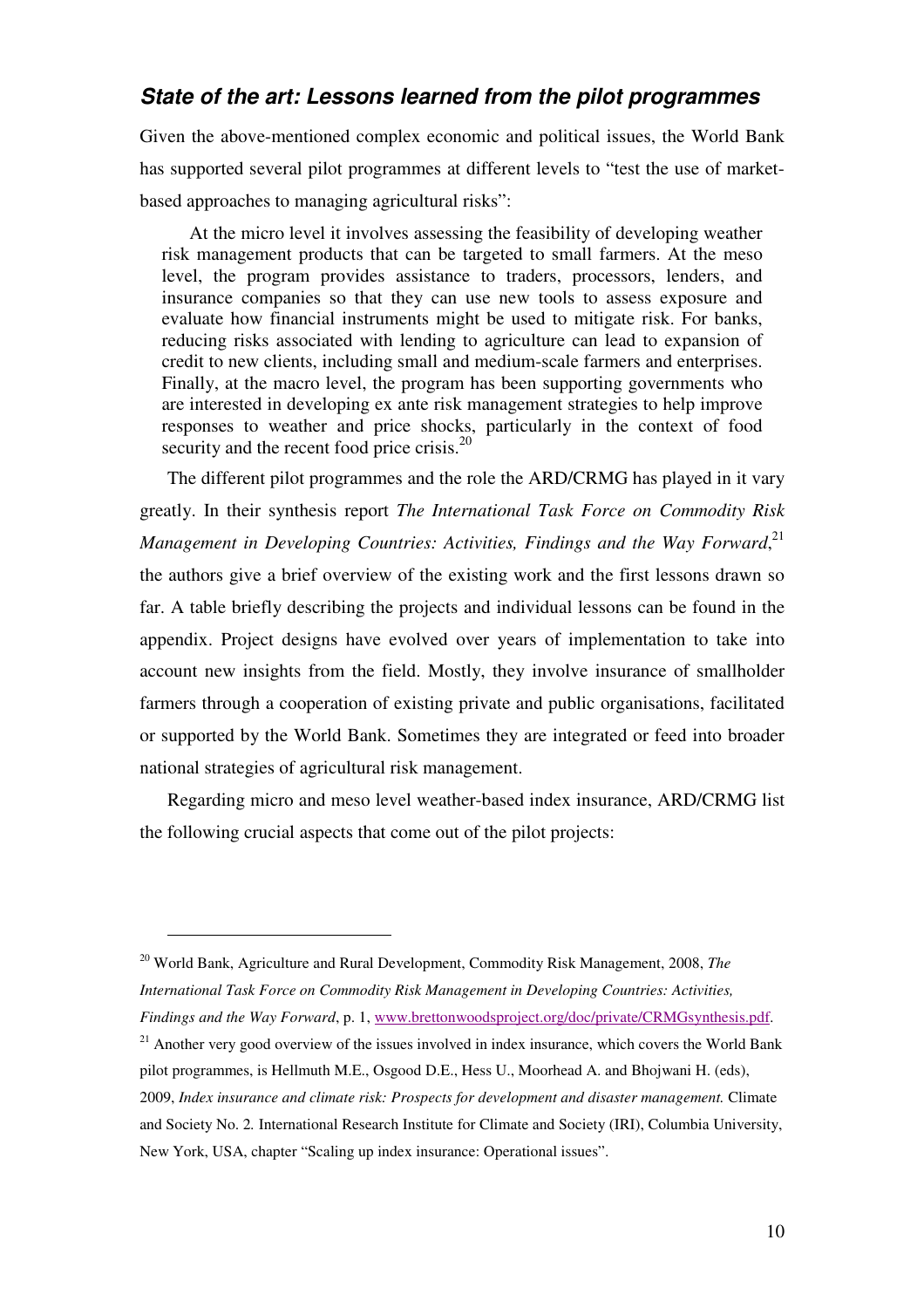- 1. The infrastructure providing the data necessary for index construction needs to be increased to expand the projects to the needed degree. $^{22}$
- 2. The role of *local* participants and knowledge is crucial and need to be expanded by training. One-size-fits-all approaches will not work, so the help of external consultants needs to be limited to ensure that local conditions and clients are taken sufficiently into account and that the projects become sustainable.
- 3. It is too early to assess the extent of the basis-risk problem, and in any case marketing of the product "must involve comprehensive and careful explanation" of the risk.
- 4. Outreach to end-users is key but difficult in rural areas. Cooperation with existing organisations such as input providers is helpful in this regard, but only if the supply chain is well organised and functioning efficiently. In any case, insurance is only efficient and effective if complemented by other products and services such as finance or farmers oversight. Bundling insurance with other products such as credits can thus be useful. Regarding flood insurance, the meso and macro level seem more suitable than the micro-level for insurance, since floods can be highly localised.
- 5. Legal and regulatory frameworks differ and are crucial for the provision of insurance. They must be taken into account and potentially enhanced if no clear guidance on such insurance products exists.
- 6. There is still research to be done on the impact of education on take up of insurance products. Education of smallholders or small intermediary institutions is hypothesised to be crucial, but it is very costly and might offset the reduction in costs achieved by index-based insurance. It is thus very difficult to design indexrelated insurance so that it actually reaches smallholders and poor farmers and is not in the end disproportionally provided to bigger or richer farmers.

Regarding macro level insurance, only three pilot programmes have been implemented so far. Evaluations suggest that they have been successful (see appendix for programme descriptions). In 2008, the World Bank Board of Directors approved

 $^{22}$  It is pointed out, that the development of better weather data infrastructure is useful for a variety of other tasks, too, such as early warning systems.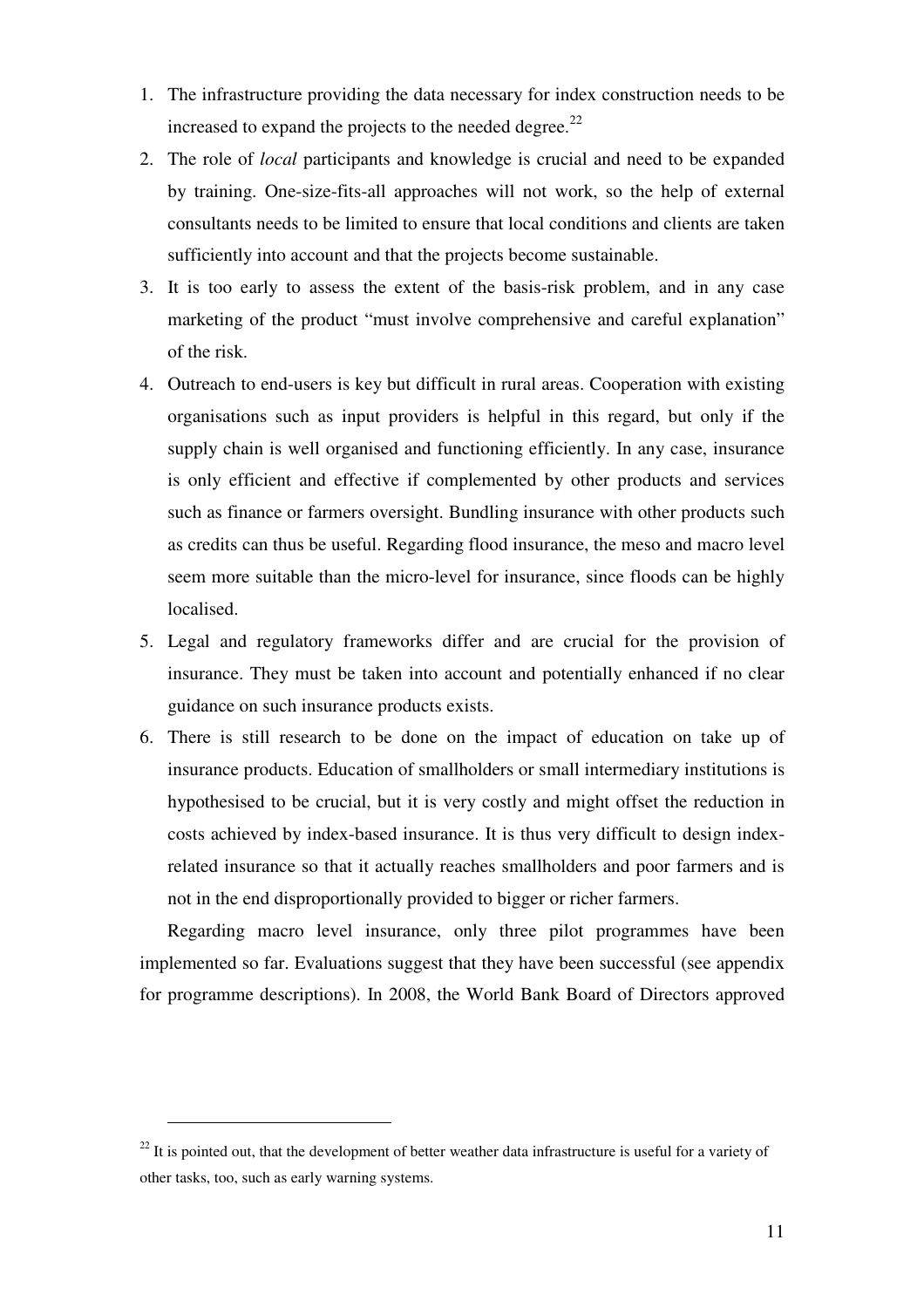in 2008 that IDA and the IBRD can offer financial intermediation services for weather derivatives to their clients. $^{23}$ 

### **Evaluation: critical aspects and recommendations**

Addressing the problem of weather-induced shocks and related income losses of farmers is important, and long-term institutionalised solutions that do not depend on ad hoc aid are desirable. However, some problematic aspects are worth emphasising and have found only limited or no systematic consideration so far. In the following section, they are grouped according to three problem areas: the causes of weatherrelated shocks and who pays the premiums; unintended consequences of financialisation and privatisation; and governance at the World Bank body responsible for future implementation.

### **The causes of weather-related shocks and who pays**

To begin with, the incidences of weather-related losses are partly related to the way economic activity is organised in developing countries as well as developed countries. The incidences of weather-related shocks increase because of man-made climate change, and their consequences are worsened by unsustainable forms of economic activity such as deforestation or dams building. Whereas the first one is mentioned in the Bank's synthesis report, the latter seems to go unnoticed in the paper. The links to climate change are also evident, given that index insurance is now considered as a climate change adaptation tool in negotiations under the UN Framework Convention on Climate Change.<sup>24</sup>

One needs to be aware that commodity risk management through insurance does not tackle causes but symptoms; it manages risks instead of aiming to reduce them. Discussions about insurance should not redirect attention from also dealing with the causes, rooted in unsustainable economic activities or poor management of resources.

www.brettonwoodsproject.org/doc/private/CRMGsynthesis.pdf.

<sup>23</sup> World Bank, Agriculture and Rural Development, Commodity Risk Management, 2008, *The International Task Force on Commodity Risk Management in Developing Countries: Activities, Findings and the Way Forward*, p. 8-30, 38-46,

<sup>24</sup> Hellmuth M.E., Osgood D.E., Hess U., Moorhead A. and Bhojwani H. (eds), 2009, *Index insurance and climate risk: Prospects for development and disaster management.* Climate and Society No. 2*.*  International Research Institute for Climate and Society (IRI), Columbia University, New York, USA, chapter "Scaling up index insurance: Operational issues".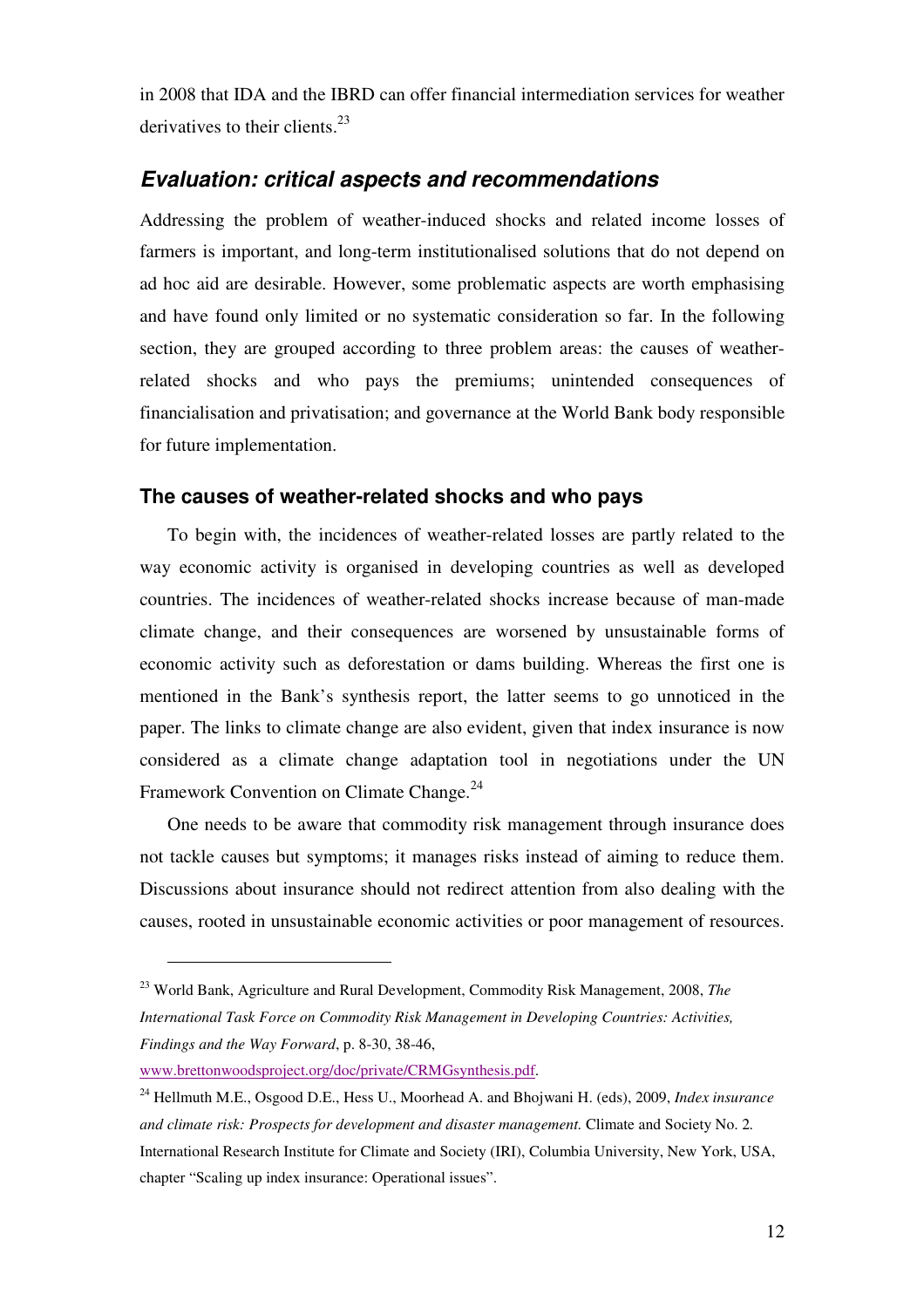Even if index-related insurance avoids direct moral hazard for the individual, it might disincentivise governments to reorganise economic activity in order to lessen the number and consequences of weather-related shocks. As Perry points out, "catastrophic insurance penetration requires a well-integrated prevention and government insurance support program".<sup>25</sup> Although the World Bank works on these issues and argues that insurance should be part of a broader framework, World Bank papers and reasoning on index-based insurance have so far not directly incorporated this problem into their analysis.

The World Bank and developing countries should therefore distinguish as far as possible between risks that can be reduced through reorganisation of economic activities and the remaining risk that cannot be reduced. For the former, insurance should only be a temporary solution while programmes for mitigating the risk in the first place are implemented and kick in. Furthermore, there needs to be further discussion about compensating countries being affected by unsustainable economic activities in other countries. Where a link can reasonably be established, the responsible country should reorganise its economy and pay the premium for the insurance in the meantime. This is a complex and difficult task. Discussion about compensation has already started regarding some issues, for example climate change related damages, for which Bolivia proposed the idea of 'climate debt' in the run-up to Copenhagen in December.<sup>26</sup> The World Bank should integrate these discussions into its work on insurance.

Regarding the costs of insurance, the World Bank and other authors have laid down pros and cons of letting famers, developing country governments or donors pay the premiums and the build-up of insurance infrastructure. Premiums for unlikely but extremely costly incidents can be too high for poor households and state bodies in developing countries. However, subsidising them may lead to the take up of insurance where it is not necessary or efficient to do so. Indirect subsidies, such as paying for the development of the insurance infrastructure such as gathering sufficient data,

<sup>25</sup> Perry, Guillermo, 2009, *Beyond Lending: How Multilateral Banks Can Help Developing Countries Manage Volatility*, Baltimore: Brookings; http://www.cgdev.org/content/publications/detail/1422098/ , p. 63.

<sup>26</sup> UNFCCC, 2009, *Ideas and proposals on the elements contained in paragraph 1 of the Bali Action Plan. Submissions from Parties*, http://unfccc.int/resource/docs/2009/awglca6/eng/misc04p01.pdf, p. 44.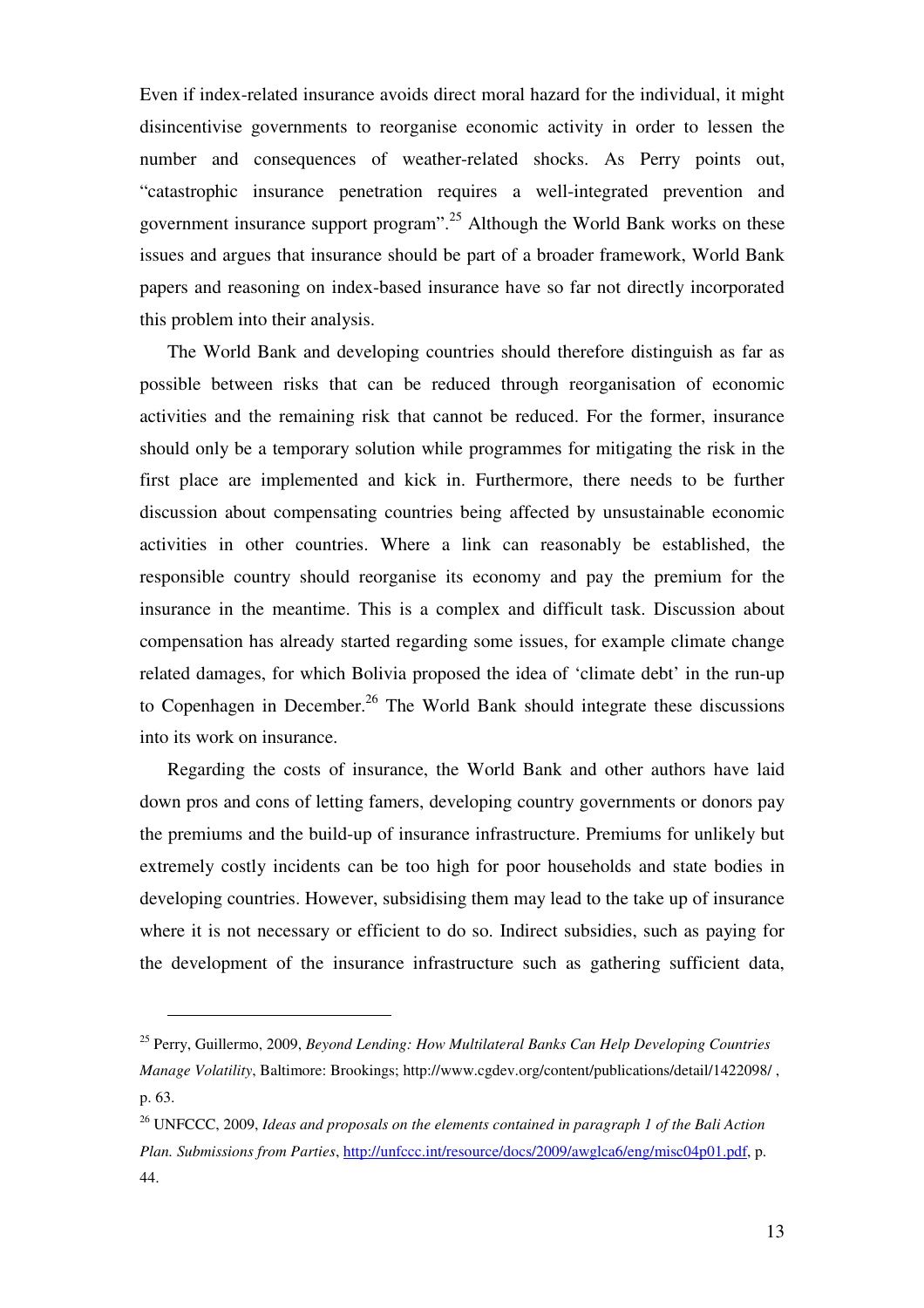developing models for the index or educating farmers and involved organisations are seen as less distorting by some authors. $27$ 

So far, the World Bank has not made any concrete proposals for the split up of costs. In the case of commodity price insurance, however, the Bank proposed to provide farmers, cooperatives and governments with dedicated lines of credit to finance premiums, obviously further increasing countries' external debt.

### **Relying on the private sector**

 $\overline{a}$ 

The World Bank research puts a lot of emphasis on the fact that various stakeholders including public institutions, farmers' co-operatives or mutual-aid associations are and need to be included in index-insurance schemes. Its first assessment report concludes that "[m]arket-based approaches may not be the most effective or urgent risk management activity". Nevertheless, the Bank's Insurance for the Poor programme is "based on the principle of market enhancement", "recognising that market failures can create sub-optimal wealth allocation and that private sector coordination is not always effective", but in the end "creating financially sustainable systems without heavy public intervention<sup> $28$ </sup>. The pilot programmes in index insurance are thus designed "to assess whether or not it is feasible for developing countries to gain access to market-based tools" rather than to assess whether private index-based insurance delivers the social and economic benefits it is assumed to produce; and the assessment published by the World Bank so far does not cover the "developmental impacts" of index insurance.<sup>29</sup> It has not yet been empirically shown, that index insurance actually works as theory assumes it to work. Despite all the problems traditional insurance has displayed, it is by no means justified to assume that index-related insurance will in the end work better.

<sup>29</sup> World Bank, Agriculture and Rural Development, Commodity Risk Management, 2008, *The* 

<sup>27</sup> Hellmuth M.E., Osgood D.E., Hess U., Moorhead A. and Bhojwani H. (eds), 2009, *Index insurance and climate risk: Prospects for development and disaster management.* Climate and Society No. 2*.*  International Research Institute for Climate and Society (IRI), Columbia University, New York, USA, chapter "Scaling up index insurance: Operational issues".

<sup>28</sup> IfP, World Bank, 2008, *Insurance for the poor. A World Bank program*,

http://www.ilo.org/gimi/RessShowRessource.do?ressourceId=5711; World Bank, IfP, 2008, *Insurance for the Poor. Helping the poor maintain their livelihood in the face of unforeseen difficulties*.

*International Task Force on Commodity Risk Management in Developing Countries: Activities,* 

*Findings and the Way Forward*, p. 2, www.brettonwoodsproject.org/doc/private/CRMGsynthesis.pdf.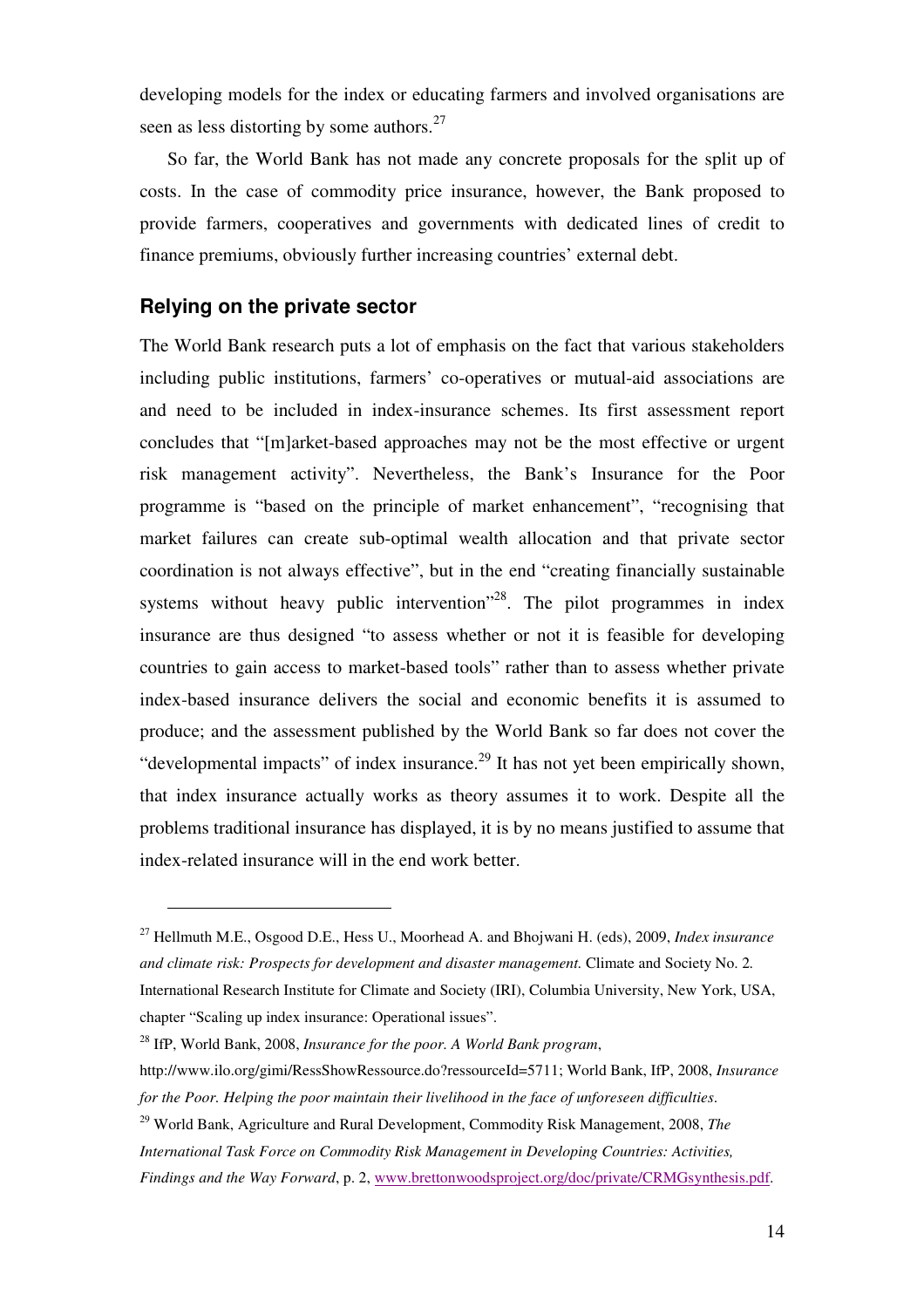Different public solutions and programmes at the international level should therefore not be easily dismissed, for example an emergency fund financed by several countries in a region or by donor countries and operating as an index-based reinsurance to national public insurance companies. In any case, it must be ensured that market-based mechanisms do not preclude not-for-profit insurance forms such as co-operatives, mutual insurance or commodity boards. <sup>30</sup> Instead, market-based mechanisms should be designed to enable and support reinsurance for non-profit rather than direct individual insurance. In order to prevent a bias towards the private industry, not-for-profit institutions should be supported by the World Bank through technical assistance, start-up finance, and eventually subsidies. Where they do not work well, they should be reformed rather than abolished.

Index-related insurance can potentially increase the access of smallholders and poor people to a well-functioning insurance scheme, but there are two broader and potentially very harmful implications of involving the private sector into insuring weather-related risks, i.e. into a sector that is vital to peoples' lives and especially needed by the poor: financialisation and privatisation, which will be elaborated in more detail below.

#### Financialisation

 $\overline{a}$ 

Financialisation refers to "the increasing role of financial motives, financial markets, financial actors and financial institutions in the operation of the domestic and international economies".<sup>31</sup> This can be problematic because financial markets do not usually work smoothly and efficiently. It could be, for example, that insurance prices will be less determined by the costs and risks involved, but by speculation in weather derivatives markets where insurance companies and governments reinsure. Existing research also finds contradicting evidence regarding the ability of large investors to take positions against market fundamentals, and the ability of large speculators to influence price formation.<sup>32</sup> In general, volatility in insurance premiums is a

 $30$  Examples are the now abandoned Australian Wheat Board, or the successful German and Austrian Raiffeisen models.

<sup>31</sup> Gerald E. Epstein, 2005, *Financialization and the World Economy*, Northampton: Edward Elgar, p.1. <sup>32</sup> Domanski, Dietrich / Heath, Alexandra, Financial Investors and Commodity Markets, *BIS Quarterly Review*, March 2007; Susan Newman, *The Downside of 'Financialisation' of International Commodity Markets* (Development Viewpoint #32), http://www.soas.ac.uk/cdpr/publications/dv/file52180.pdf; World Bank, *Do Hedge Funds and Commodity Funds Affect Commodity Prices?*, 1997, http://www-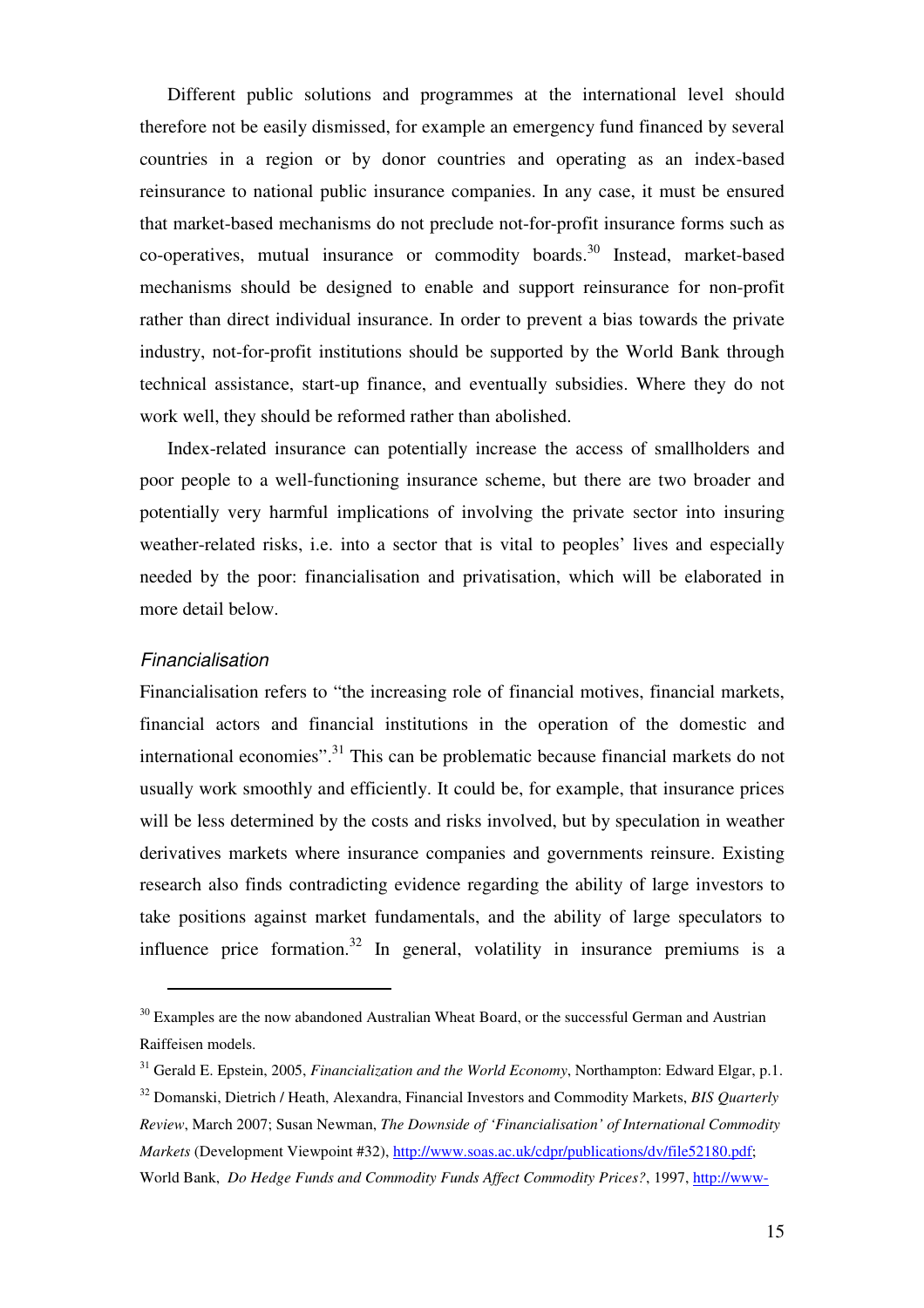widespread problem in all insurance markets, with premiums going sharply up after big incidents. This is especially problematic for weather-related index insurance, as it is designed to insure farmers in case of widespread regional events.

It is thus probable that insurance premiums or derivative prices will not accurately reflect the underlying risk profile due to the speculative nature of financial markets. If prices are too high, governments, intermediate institutions and farmers pay too high a price or are unable to afford the insurance at all; and markets become disrupted if the price bubble bursts. If prices become too low, insurance underwriters and derivative holders have to realise losses in case of a weather-related shock, which also might disrupt markets and force governments to bail insurance companies out.

These disruptions do not even have to originate in the weather derivatives market, which might be small, but can originate in another sector, spilling over into the insurance/derivatives sector. Insuring different weather-related risks in various regions in the world through a single marketplace (such as an international financial market in weather derivatives) or by common actors such as specific financial firms specialising in hedging and insurance products or by deliberately pooling risks together, links hitherto non-related risks. As we have seen in severe financial crises such as the Asian crisis in 1997 and the current financial crisis, such linkages increase the risk of contagion with investors going bankrupt or suddenly exiting otherwise healthy markets with solid fundamentals. This could happen to insurance markets, leaving countries suddenly exposed to the risks they were trying to hedge. This could not happen if insurance and reinsurance were provided through a public regional or international scheme or even through private but unconnected local insurance schemes.

Even more problematic is the possibility of a complete market breakdown, for example in a financial crisis or because a weather-related catastrophe has occurred elsewhere and made market actors averse to the risk associated with it. In both cases, when premiums become too high or are simply not offered anymore, there will be no guaranteed alternative mechanisms developed that could be employed quickly enough. The GIIF's role as a market maker might not mean that these problems are quickly solved, since market creation usually takes years. Even if the World Bank acts as an intermediary, these problems hold, because it would in most cases seek to

-

wds.worldbank.org/external/default/WDSContentServer/WDSP/IB/1997/02/01/000009265\_398062510 2345/Rendered/PDF/multi\_page.pdf.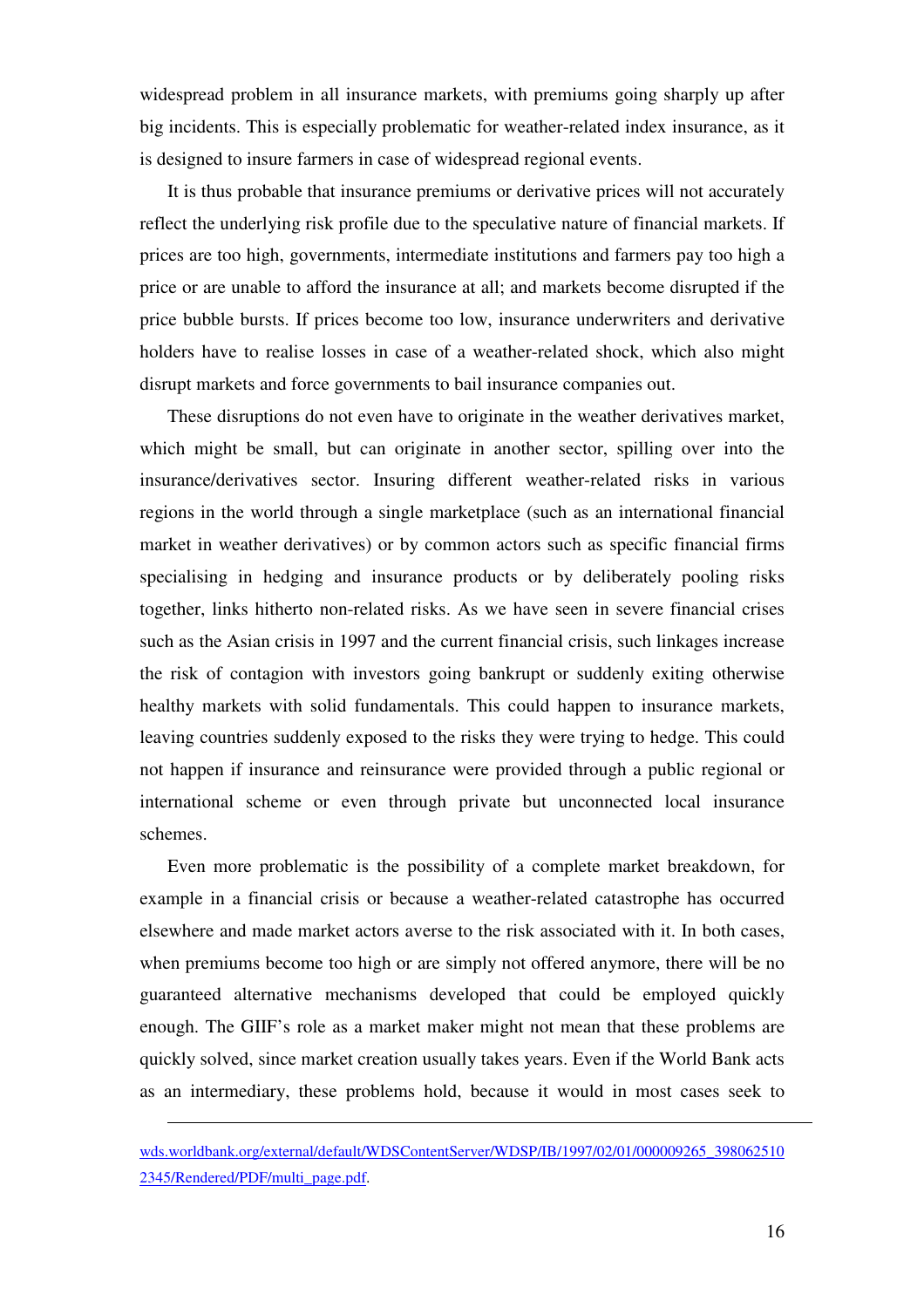reinsure in international markets and pass the market price on to developing countries governments, farmers associations and so on.

#### **Privatisation**

 $\overline{a}$ 

Secondly, related to the problem of financialisation, private insurance means increased *privatisation*, which comes with its own shortcomings. The poorest are often excluded and access cannot be guaranteed without subsidising the industry. Even in the US, where farmers have higher levels of education and better access to related infrastructure such as communication technologies, individual insurance has not worked for many smallholder farmers.<sup>33</sup> Furthermore, insurance markets dominated by private actors do not necessarily reduce the costs, because the indexrelated insurance schemes benefit greatly from economies of scale (establishing an index, pooling risk, making insurance mandatory to avoid adverse selection) and are thus predisposed to concentration. These two problems of coverage and costs are interrelated, because private profit-seeking firms strive to insure those that are less exposed to risks, so that in the end those who need insurance most remain uninsured or pay a considerably higher price. A privatisation strategy without universal coverage might lead to a situation which is the opposite of the World Bank's aims, namely providing insurance for those that are currently not reached by private insurance markets. The World Bank and related bodies therefore need to state clearly that creating a fully private market will not be at the heart of their approach.

The condition that government participation in the GIIF/GIRIF depended on a "proper country-level risk management framework"<sup>34</sup>, for example, might lead to pressure for privatisation, depending on the understanding of the word 'proper' in the future design of the facility. As presented by the CRMG, the country agricultural risk management model includes a section on "social versus commercial insurance".<sup>35</sup> Additionally, governments seeking to reinsure in international markets might face market pressures to privatise and liberalise the insurance sector. Excessive

<sup>33</sup> Breger, Sasha, 2007, "Who do derivatives markets serve? Rhetoric versus reality", in: Assassi, Libby / Nesvetailova, Anastasia / Wigan, Duncan, *Global Finance in the New Century. Beyond Deregulation*, New York: Palgrave.

<sup>34</sup> CRMG, ARD, World Bank, 2006, *Global Index Insurance Facility (GIIF) Concept Note (Synopsis)*, http://www.proventionconsortium.org/themes/default/pdfs/GIIF\_overview\_Feb06.pdf.

<sup>35</sup> ARD, CRMG, 2009, *Agricultural Insurance: Scope and Limitations for Rural Risk Management*, presentation by the CRMG.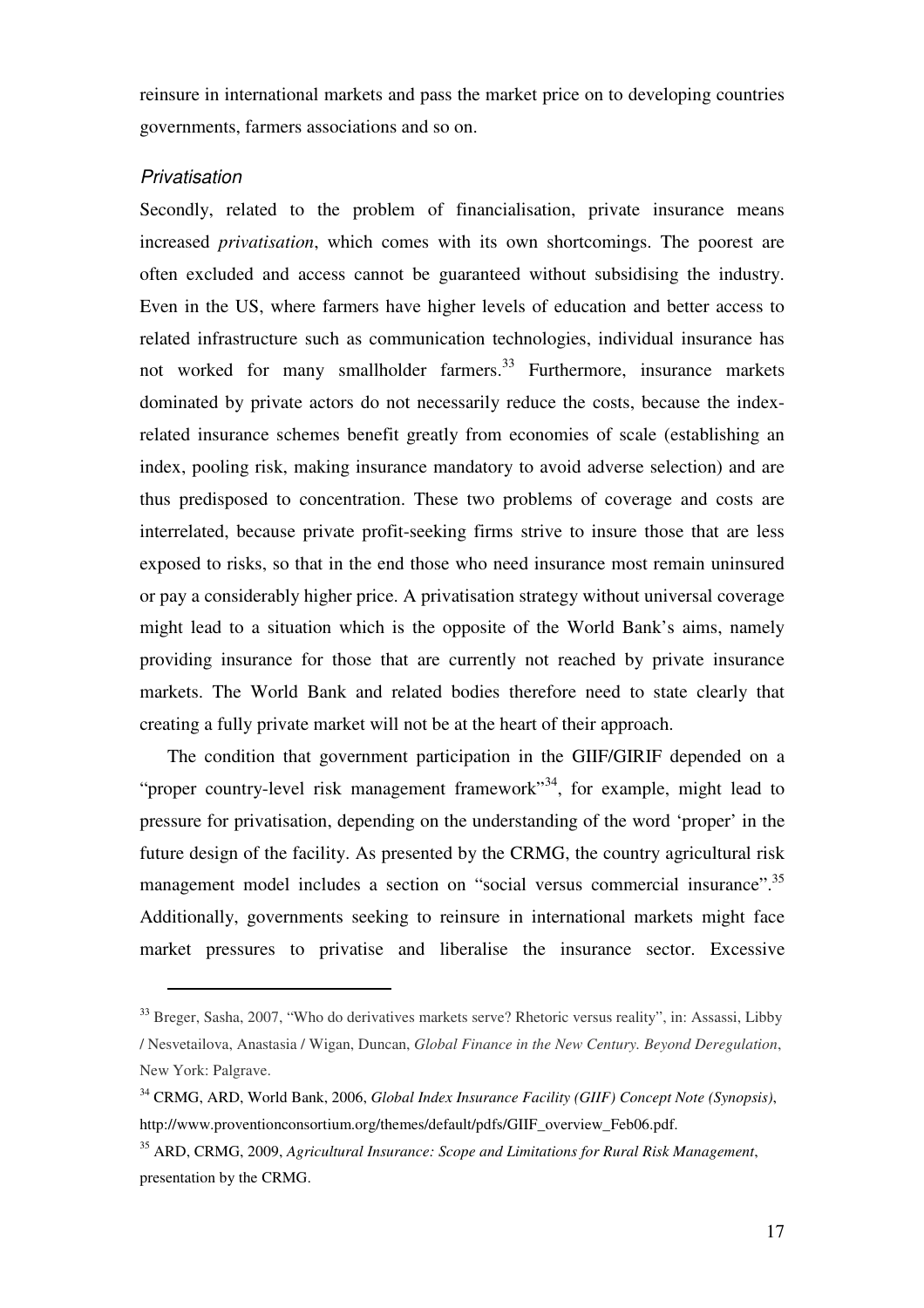deregulation and privatisation might easily permit large multi-national firms to enter the market place, potentially leading to the problems explained above, i.e. repeat or exacerbation of current global insurance sector problems such as the insolvency of big players (e.g. US insurer AIG) or whole markets (e.g. the market in credit default swaps), causing a withdrawal or a hike in premiums without any change in the underlying risk profile.

The World Bank argues in their assessment report that market-based approaches should *complement* other approaches and interventions; and where market-based solutions are introduced, attention must be paid to the policy environment.<sup>36</sup> The conclusion, however, that public and private institutions and mechanisms should be combined comes with its own problematic aspects. Public and private actors work together in the pilot programmes at different levels. <sup>37</sup> In the Indian project, for example, BASIX, an institution funded both by private as well as public money,  $38$  acts as an intermediary between private insurance companies and smallholders. The World Bank also mentions that tasks such as providing the index data used for private insurance or disseminating information (i.e. paying for the private companies' marketing) might need to be financed by the World Bank, donors or developing countries' governments. This means, donors, developing countries and World Bank money is used to *de facto* subsidise the private industry. In these cases, it must be ensured that programmes do not lead to the socialisation of costs and privatisation of profits. Given that insurance is in the end provided to smallholders for which the payout is absolutely essential, this is extremely difficult to ensure, since a bailout of a failing insurance companies and other intermediaries is almost inevitable.

<sup>38</sup> BASIX, *Financial supporters*,

<sup>36</sup> World Bank, Agriculture and Rural Development, Commodity Risk Management, 2008, *The International Task Force on Commodity Risk Management in Developing Countries: Activities, Findings and the Way Forward*, p. 4f, www.brettonwoodsproject.org/doc/private/CRMGsynthesis.pdf. See also Hellmuth M.E., Osgood D.E., Hess U., Moorhead A. and Bhojwani H. (eds), 2009, *Index insurance and climate risk: Prospects for development and disaster management.* Climate and Society

No. 2*.* International Research Institute for Climate and Society (IRI), Columbia University, New York, USA, chapter "Scaling up index insurance: Operational issues".

 $37$  For an overview of project partners, see World Bank, Agriculture and Rural Development,

Commodity Risk Management, 2008, *The International Task Force on Commodity Risk Management in Developing Countries: Activities, Findings and the Way Forward*, Appendix, www.brettonwoodsproject.org/doc/private/CRMGsynthesis.pdf.

http://69.89.31.196/~basixind/index.php?option=com\_content&task=view&id=31&Itemid=217.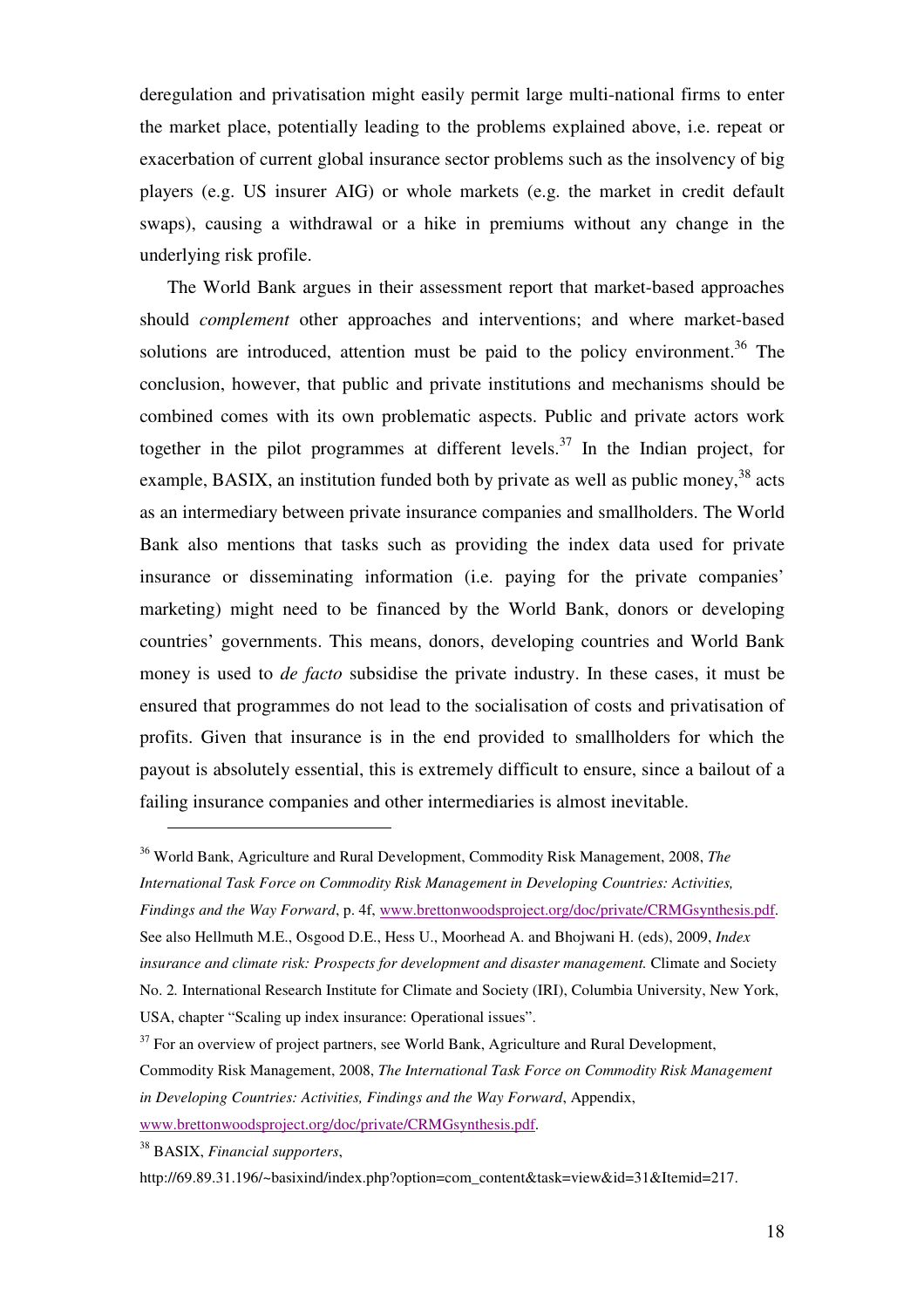All the above problems - disincentivising necessary broader economic restructuring, the potential impacts of a broader role of speculation-driven financial markets in the national economy, and impacts of privatisation on access and public and private losses and profits - cannot be sufficiently assessed by small-scale pilot programmes. Therefore, they need extensive consideration additional to programme evaluations, which is currently lacking.

### **International regulation**

The World Bank and other authors emphasise that the legal, regulatory and policy framework of countries is crucial to protect consumers (policy holders) and investors (insurance companies), and to address market failures. However, the focus lies almost exclusively on national frameworks, whereas the international level is left out of the analysis. Hellmuth et al mention that the International Association of Insurance Supervisors has yet to produce international guidelines for the regulation of such insurance<sup>39</sup>, a body which has been criticised by civil society for its lack of accountability and transparency.<sup>40</sup>

As it stands right now, developing countries have no real power over international financial markets. Relying on them for reinsurance subjects governments, farmers and intermediary insurance underwriters to market forces which are controlled by governments and investors in the major financial centres. Regulation necessary to tackle the problems and implications explained above can thus become very difficult or practically impossible for a developing country, and developed country regulators and governments do not have a particularly good record in taking developing countries' interests into account when designing national policies.

This is especially problematic given the huge asymmetry between individual farmers or even small co-operatives, and potentially large financial firms offering insurance or investing into index-related derivatives. A strong national and international legal-regulatory framework that gives individuals, sub-national agencies and national bodies strong rights to hold the insurer or any other financial

<sup>39</sup> Hellmuth M.E., Osgood D.E., Hess U., Moorhead A. and Bhojwani H. (eds), 2009, *Index insurance and climate risk: Prospects for development and disaster management.* Climate and Society No. 2*.*  International Research Institute for Climate and Society (IRI), Columbia University, New York, USA,

chapter "Scaling up index insurance: Operational issues".

<sup>40</sup> Vander Sichele, Myriam, 2005, *Critical issues in the financial industry. SOMO financial sector report (Updated April 2005)*, http://somo.nl/publications-en/Publication\_415/view.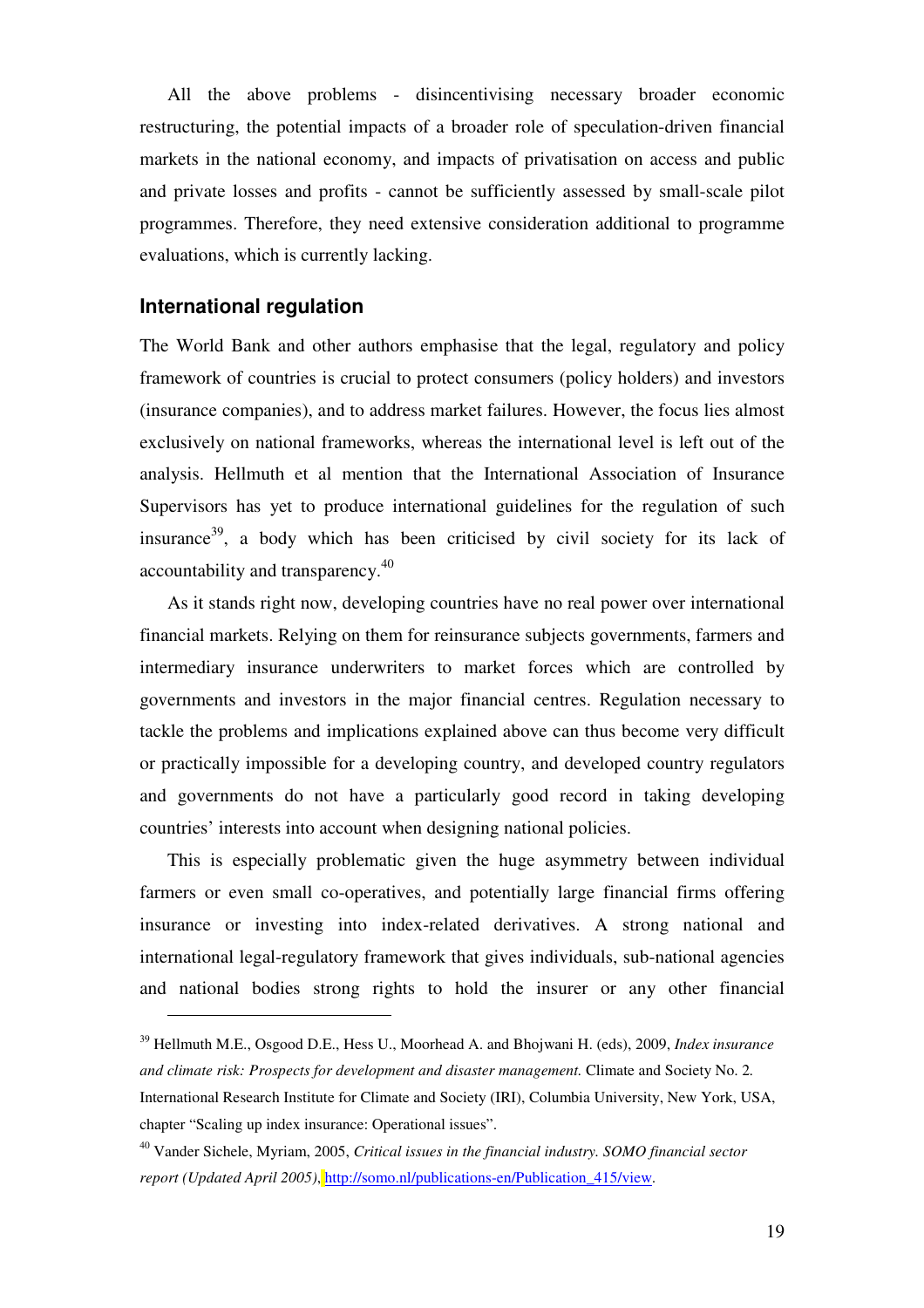counterparty accountable, and that ensures comprehensive consumer protection within and across borders, is crucial. Letting the private sector offer the needed insurance before such a framework is guaranteed at the international level puts farmers and their organisations in a very weak position, which might easily offset the benefits of such insurance.

### **Conclusion: The role of the World Bank**

As has been shown, the index-related insurance approach has potential benefits, but it comes with a lot of problematic aspects, some of which find no or only limited consideration in the work of the World Bank so far. That is not to say that they have not been acknowledged, but they need to be systematically addressed and put at the heart of the debate. Supporting private index-related insurance before these aspects are sorted out might worsen not improve the situation of farmers and governments in developing countries.

Firstly, insurance tackles symptoms not causes and might disincentivise or distract from necessary changes in the way economic activity is organised, contributing to the build-up of the risks the insurance aims to mitigate. The Bank should therefore directly link its work on insurance to a debate on the nature of risks and sustainability of the economy.

Secondly, insurance directly provided to individual households comes with a lot of difficulties regarding knowledge and resource asymmetries. The World Bank therefore needs to ensure that its support for private solutions does not crowd out successful public and communal initiatives, an aspect it has widely emphasised in its research.

Thirdly, private insurance is a step further in linking people's livelihoods and well-being to international financial markets that are inherently volatile, endogenously create risks and are highly connected and therefore prone to contagion. In its research and advice, the World Bank needs to take the associated costs stemming from volatility and potential market-breakdown much more into account.

Fourthly, the privatisation of insurance might also create problems for coverage and the redirection of public money into private profit. Direct and indirect subsidies of private sector activity should be kept to a minimum, regulation needs to be extensive to avoid bail-outs, and progress should be measured based on coverage and affordability, not private profit-making or market existence. In any case, the World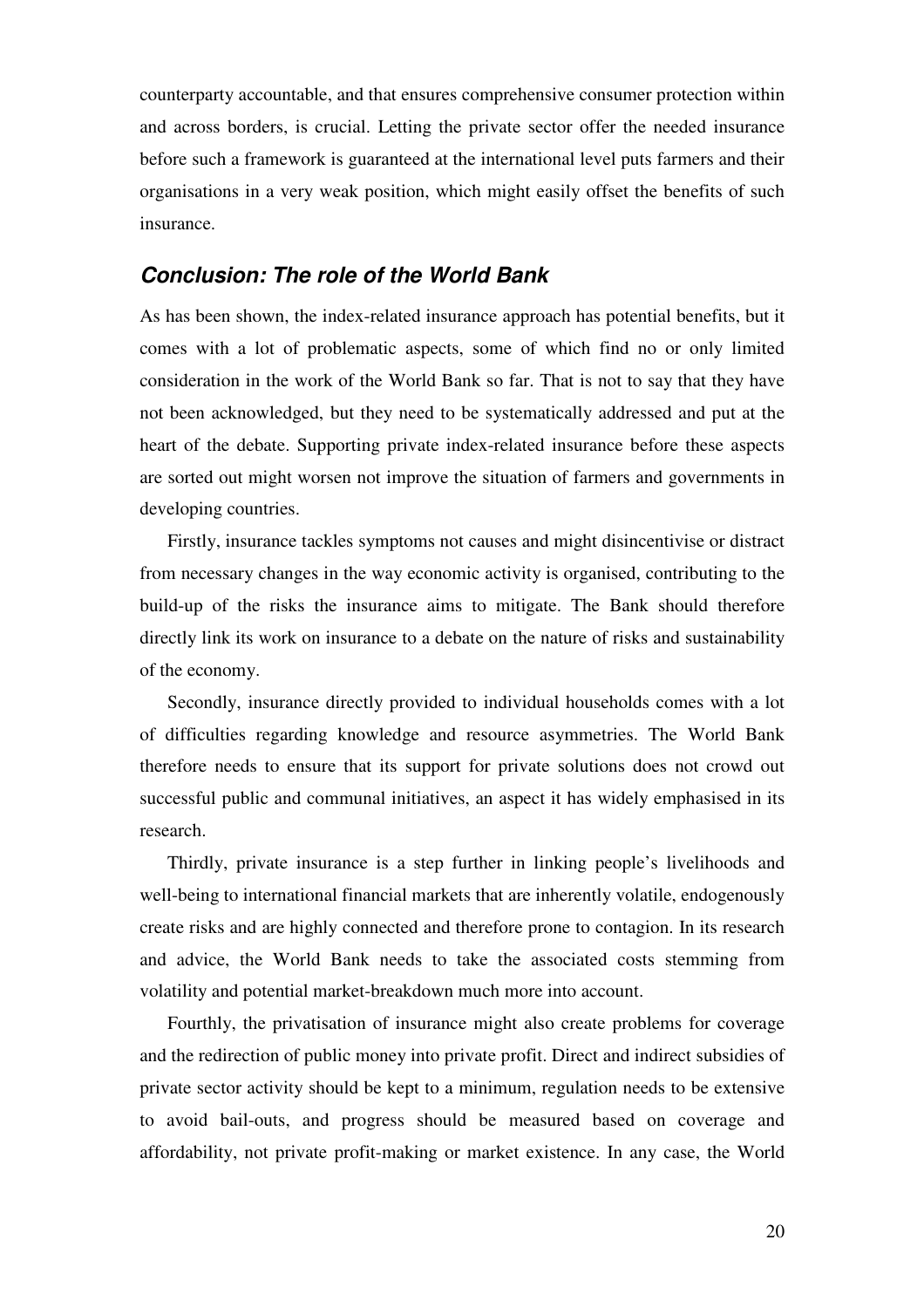Bank should respect countries' policy autonomy and avoid pressures for deregulation and privatisation.

Regarding the governance of the World Bank's approach, it needs to be ensured that the facility that will lead its work in the future is not biased towards market solutions. Its aims and later evaluation should be defined in terms of specific goals that directly measure the progress in poor people's and smallholders' actual ability to mitigate risks and avoid crisis selling of assets, not the size or profitability of the market.

Given the above considerations, several roles proposed for the World Bank seem potentially problematic. Financing the establishment and maintenance of indices, information and dissemination campaigns to inform smallholders, and financing insurance premiums (or making donors pay them) can be problematic if private profits made possible by these activities are not partly redirected to the public. Any information facility financed by the industry needs to be independent in its assessments and ensure that insurance does actually reach people, provides them with the safety they need and is actuarially fair.

Another proposed role for the World Bank is to facilitate the cooperation of several countries to pool their risks, which can reduce countries' costs considerably. However, care should be taken so that the created interlinkages do not lead to damaging contagion in the financial and insurance sectors in case of crises.

More consideration is needed of the proposals to let the World Bank use indices to trigger IDA grants and offer insurance itself. If designed well, and not attached with counterproductive conditionality regarding national insurance schemes, it might be a better solution both to ad hoc aid and to private insurance offered through volatile and poorly regulated financial markets. Alternatively, the World Bank could work with donors so that they disburse their existing resources earmarked for emergency response according to weather-related indices, rather than waiting for crop failures to materialise.

In any case, the World Bank should not dismiss alternative approaches to deal with weather-related risks than index-related insurance, taking the costs and benefits comprehensively into account and comparing them to alternative approaches. It would be an error to assume that those have not worked and index-related insurance is therefore the way forward. It has some powerful advantages in theory (avoiding moral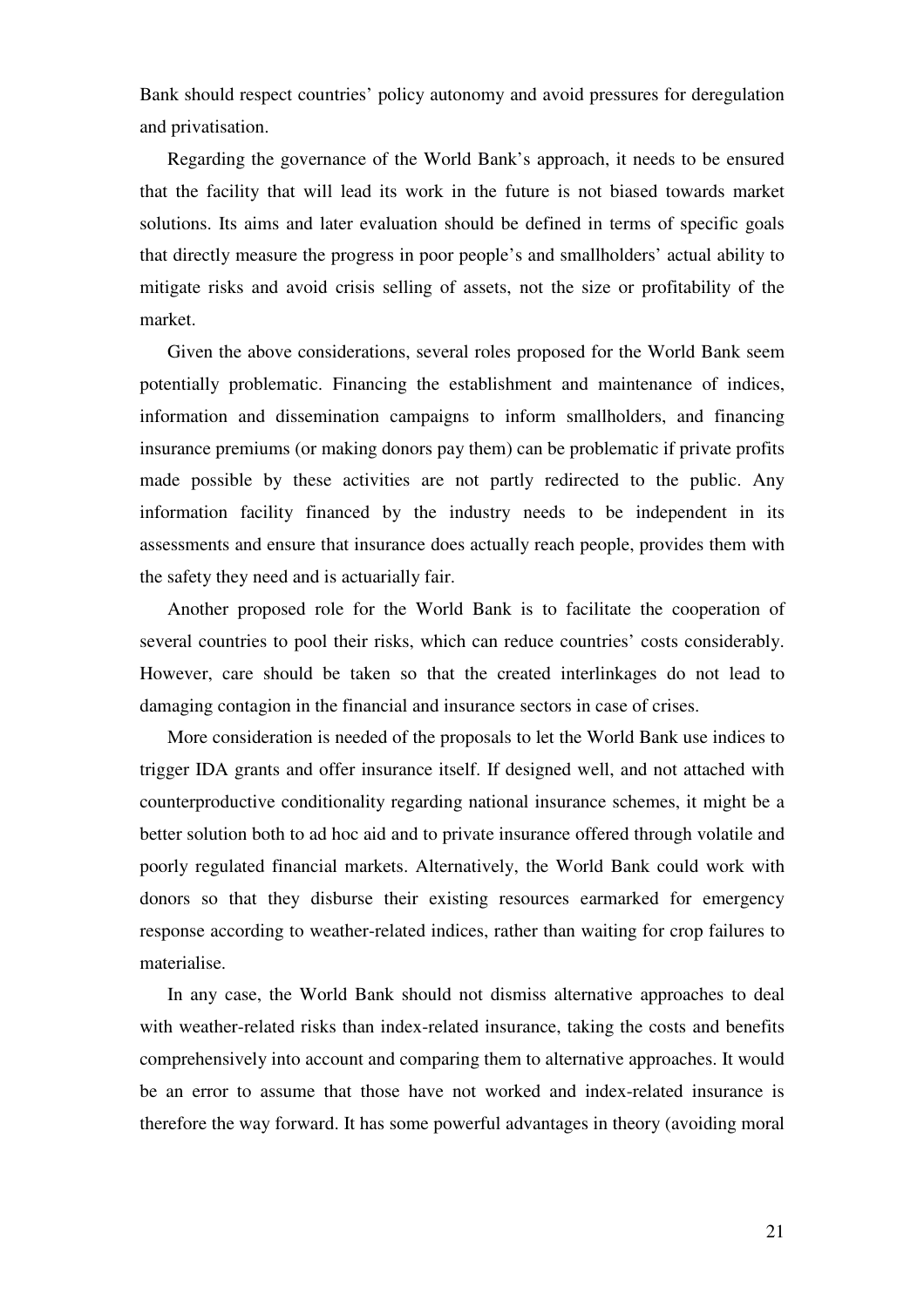hazard and guaranteeing timely payout), but whether they actually hold in reality and whether they off-set the costs spelled out above, remains an open issue.

The pilot programmes should not be seen as a first step towards creating indexrelated insurance but as an assessment exercise that may well reveal that it is not a viable way forward. The thoughtful and cautious conclusions by the World Bank researchers working on it, especially their conclusion that private insurance is not always workable, should be taken extremely seriously in designing the World Bank's approach in the future. Furthermore, the Bank's assessment of index insurance should focus more on its developmental impact, rather than the feasibility of creating a market.

### **Acknowledgements**

A number of people provided help, vital information, comments and support for this paper. Acknowledgements are due to Sasha Breger, Peter Chowla, Jesse Griffiths, Sargon Nissan, Peter Wahl and David Woodward. A special thanks is due to World Bank staff, who provided us with a lot of material and information on the work of the CRMG.

The author takes responsibility for how the information has been used and incorporated into the paper.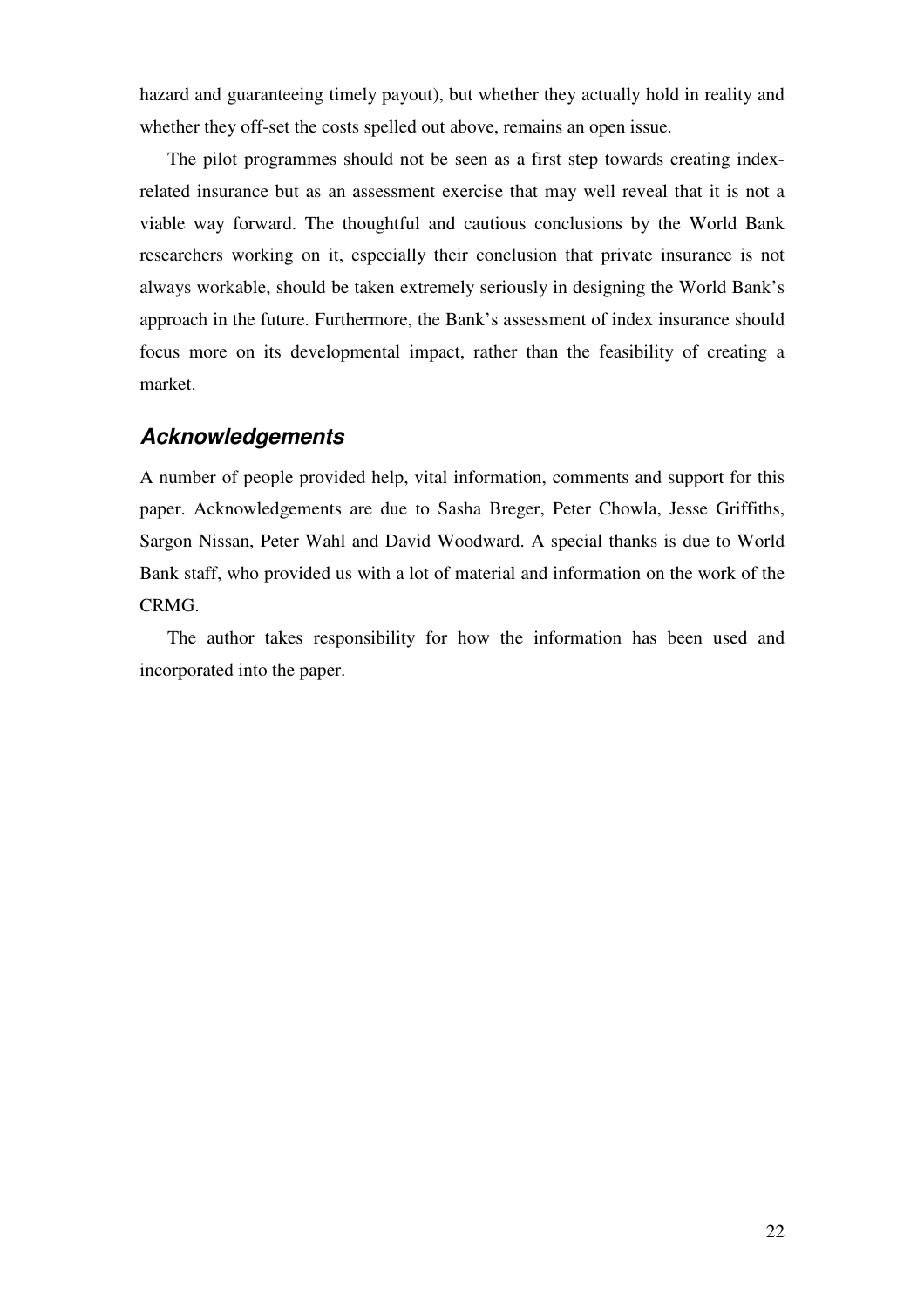## **Appendix**

 $\overline{a}$ 

| Country                                   | Project                                                                                                                                                                                                                                                                                                                                                                                                                                                                | <b>Lessons learned</b>                                                                                                                                                                                                                                                                                                   |
|-------------------------------------------|------------------------------------------------------------------------------------------------------------------------------------------------------------------------------------------------------------------------------------------------------------------------------------------------------------------------------------------------------------------------------------------------------------------------------------------------------------------------|--------------------------------------------------------------------------------------------------------------------------------------------------------------------------------------------------------------------------------------------------------------------------------------------------------------------------|
| <b>Burkina</b>                            | - macro-level: develop national rainfall                                                                                                                                                                                                                                                                                                                                                                                                                               | - not provided                                                                                                                                                                                                                                                                                                           |
| Faso                                      | index for cotton production                                                                                                                                                                                                                                                                                                                                                                                                                                            |                                                                                                                                                                                                                                                                                                                          |
|                                           | - micro-level:<br>index-based<br>weather                                                                                                                                                                                                                                                                                                                                                                                                                               |                                                                                                                                                                                                                                                                                                                          |
|                                           | insurance contracts for cotton producers                                                                                                                                                                                                                                                                                                                                                                                                                               |                                                                                                                                                                                                                                                                                                                          |
| Central<br>America                        | - technical support for public and private<br>sector capacity regarding financial risk<br>management in agriculture in Honduras,<br>Guatemala<br>and Nicaragua:<br>weather<br>insurance for medium and large size<br>farmers<br>- technical<br>assistance<br>for<br>credit<br>risk<br>assessment and price risk management in<br>agriculture in Honduras<br>- now weather<br>insurance<br>commission<br>(public-private partnership) to formulate<br>national strategy | ministry of<br>agriculture<br>has<br>successfully linked insurers with<br>informal institutions and credit<br>and loan associations to reach<br>smallholders; public insurer of<br>special importance<br>- weather data pre-requisite<br>- incentives set by public sector<br>policies<br>programmes<br>and<br>important |
| Ethiopia                                  | - research<br>- insurance corporation offered weather risk<br>management contracts to<br>individual<br>farmers<br>- now development of a strategy for<br>weather risk management as part of the<br>Financial Sector Capacity Project of the<br>World Bank and the National Bank of<br>Ethiopia                                                                                                                                                                         | - weak<br>data<br>infrastructure<br><sub>on</sub><br>weather<br>- weak marketing channels<br>- weak supply chain                                                                                                                                                                                                         |
| Grenada,<br>Haiti,<br>Jamaica,<br>Morocco | - macro-level agricultural risk management<br>projects under planning                                                                                                                                                                                                                                                                                                                                                                                                  |                                                                                                                                                                                                                                                                                                                          |
| India                                     | - private weather-indexed insurance for<br>smallholders<br>intermediated<br>by<br>a<br>microfinance company<br>- a pilot project for a drought safety net<br>including insurance and technical support                                                                                                                                                                                                                                                                 | - not provided                                                                                                                                                                                                                                                                                                           |
| Kenya                                     | - services<br>companies,<br>insurance<br>to<br>microfinance<br>institutions,<br>research                                                                                                                                                                                                                                                                                                                                                                               | - field research critical<br>- close<br>cooperation<br>and                                                                                                                                                                                                                                                               |

# **Overview of pilot programmes<sup>41</sup>**

<sup>41</sup> Information based on Harold Alderman, Trina Haque, 2007, *Insurance Again Covariate Shocks. The Role of Index-Based Insurance in Social Protection in Low-Income Countries of Africa*, World Bank Working Paper No. 95, pp. 9-22; and World Bank, Agriculture and Rural Development, Commodity Risk Management, 2008, *The International Task Force on Commodity Risk Management in Developing Countries: Activities, Findings and the Way Forward*, p. 8-48, www.brettonwoodsproject.org/doc/private/CRMGsynthesis.pdf.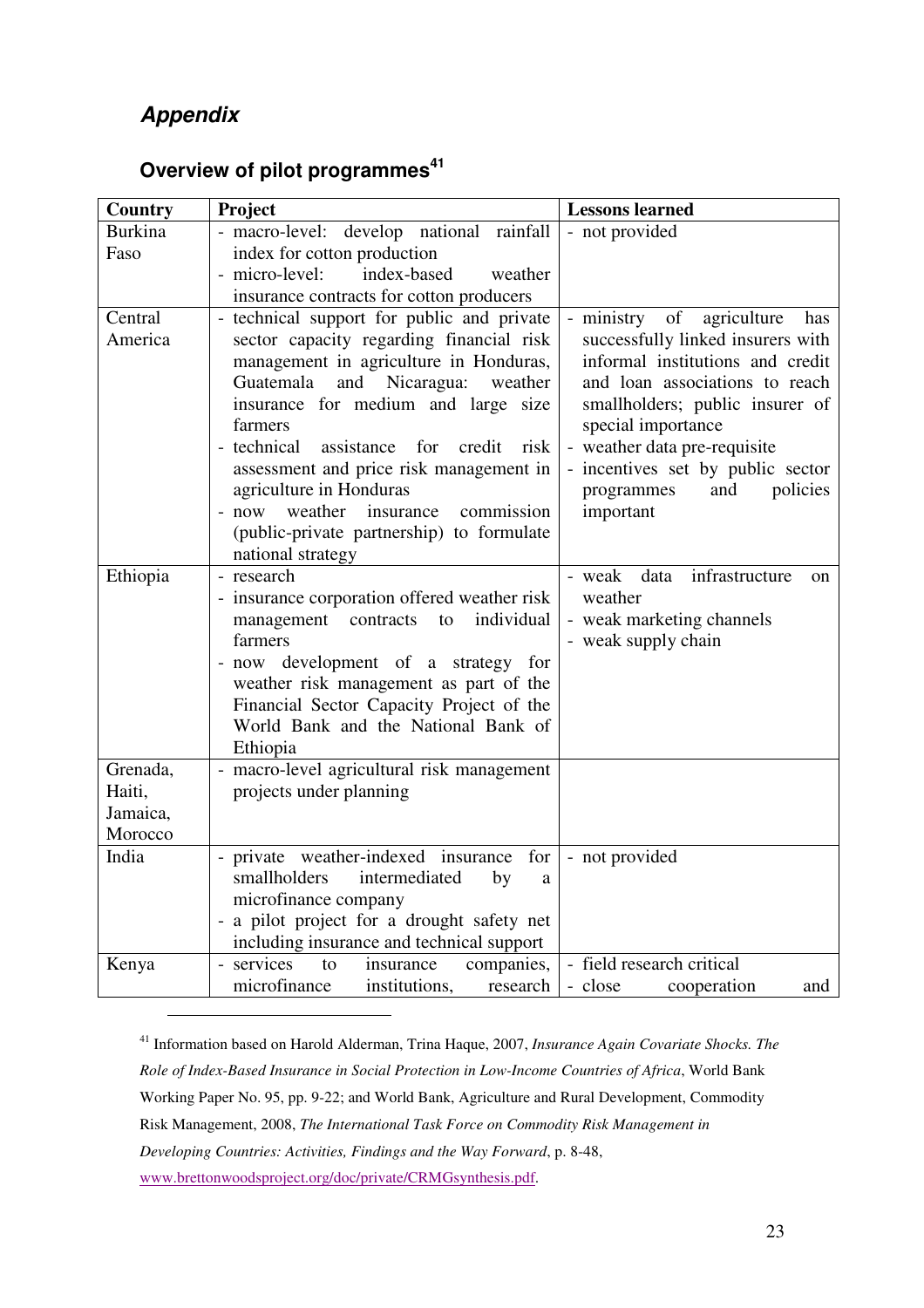| Malawi  | technical<br>institutes<br>assistance<br>etc.:<br>(contract design, training, best practices<br>etc.), coordination, access to information<br>about existing practices, monitoring and<br>evaluation, support for regulation (in<br>preparation stage)<br>- World<br>Bank financed<br>drought-<br>$\mathbf{a}$<br>contingent social protection scheme: a<br>community-based early warning system<br>assesses drought risk and a steering group<br>made<br>of representatives from<br>up<br>ministries and NGOs decides on support<br>for members of the community<br>in 2008, World Bank offered index-based<br>weather derivatives contract to Malawian                 | communication<br>with<br>local<br>project partners crucial; external<br>consultants inefficient<br>- pilot project in index-based<br>derivatives<br>weather<br>showed                                                                                                                                                                                                                                                                                                               |
|---------|--------------------------------------------------------------------------------------------------------------------------------------------------------------------------------------------------------------------------------------------------------------------------------------------------------------------------------------------------------------------------------------------------------------------------------------------------------------------------------------------------------------------------------------------------------------------------------------------------------------------------------------------------------------------------|-------------------------------------------------------------------------------------------------------------------------------------------------------------------------------------------------------------------------------------------------------------------------------------------------------------------------------------------------------------------------------------------------------------------------------------------------------------------------------------|
|         | government and reinsured on international<br>markets;<br>UK's<br>Department<br>for<br>International Development (DFID) paying<br>the premium; government planned to use<br>payout to cap maize prices for import<br>- combined with a project ongoing since<br>2005 in which WB offered technical<br>assistance and training for the government<br>to buy OTC traded financial instruments<br>at the South Africa Exchange Market to<br>cap costs on maize for import<br>- now part of the Bank's Agriculture<br>Development Program Support Project in<br>Malawi to enhance the quality of weather<br>data and modelling, and provide training<br>and technical support | feasibility and revealed market<br>price, so that government can<br>now identify most cost effective<br>tool                                                                                                                                                                                                                                                                                                                                                                        |
| Malawi  | - indexed-based weather insurance for 892-<br>1,710 ground nut farmers to insure loan<br>repayment; later expanded to the tobacco<br>sector, with insurance to a portfolio of<br>loans held by tobacco company and bank<br>- now transition of pilot programmes into<br>private sector driven businesses, transition<br>financed by government with World Bank<br>money                                                                                                                                                                                                                                                                                                  | - ground nut farmers engaged in<br>side-selling, so loan repayment a<br>problem even if insured $\rightarrow$<br>insurance only useful in a sector<br>with well organised supply chain<br>ensuring repayment<br>more weather stations needed<br>$\qquad \qquad -$<br>- insurance sector needs to expand<br>its technical expertise<br>- insurance sector needs to grow<br>international<br>attract<br>to<br>reinsurance markets<br>- capacity<br>building<br>of<br>the<br>regulator |
| Senegal | - feasibility study for weather-based and<br>area yield index insurance: development<br>and testing of a specific product, design<br>organisation structure, form stakeholder<br>group, extension services to farmers,<br>testing insurance scheme for 3 years,                                                                                                                                                                                                                                                                                                                                                                                                          | link of insurance to integrated<br>$\overline{\phantom{a}}$<br>addressing other<br>programme<br>obstacles such as access to<br>quality seed, credit etc.<br>capacity building crucial, lack of<br>operating insurance companies                                                                                                                                                                                                                                                     |